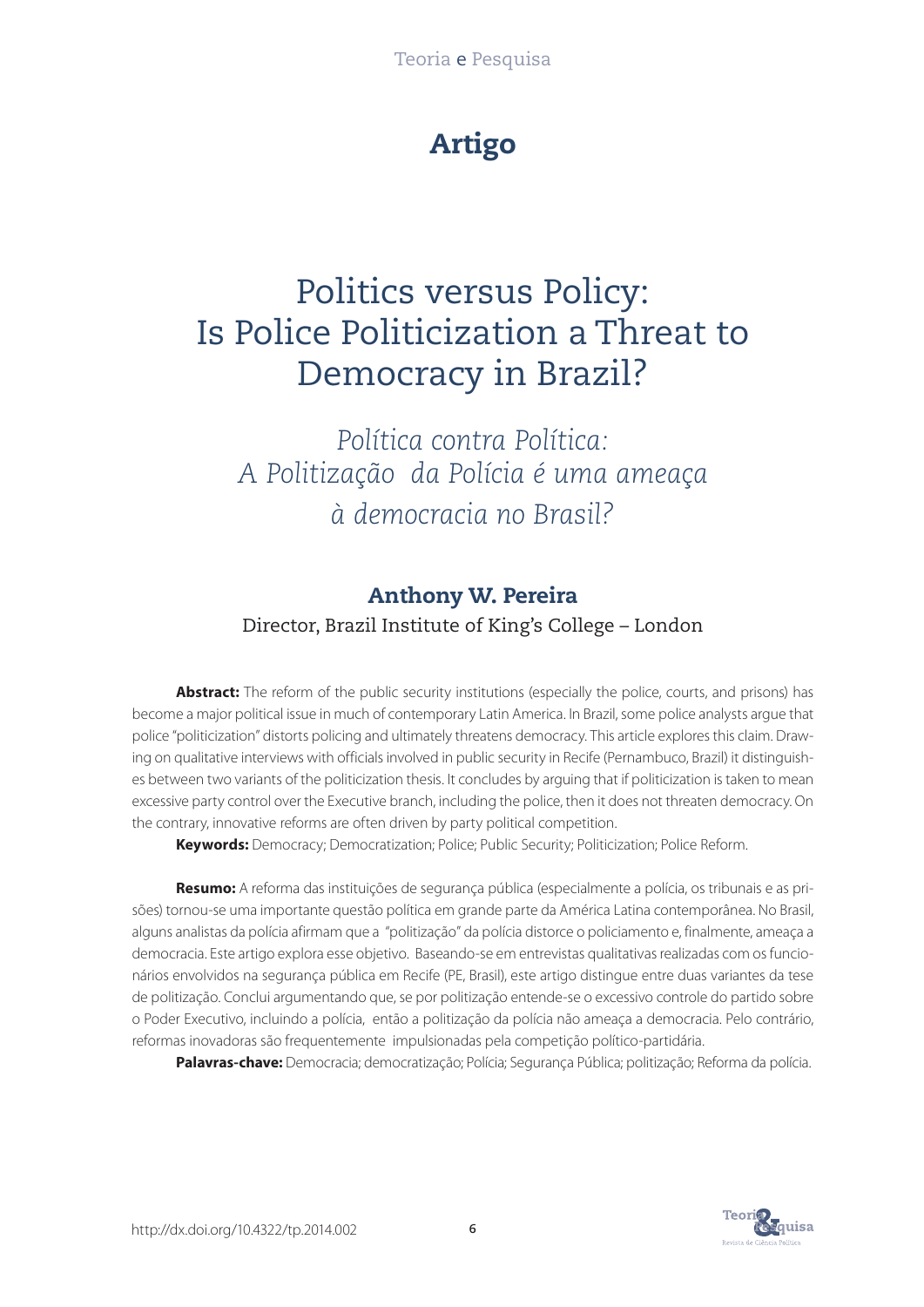## **Introduction**

The reform of public security policy has become a major political issue in Latin America. The organization, procedures, and relations between those state agencies most responsible for "law and order" – the police, prosecutors, judiciary, and prisons, as well as social services – are coming under increasing scrutiny, as politicians and the public demand change. The reform of these state agencies is crucial to the quality of democracy in the region (O'DONNELL; CULLEL; IAZZETTA, 2004). An especially acute problem is inequality in the provision of security – for example, urban slum dwellers are relatively unprotected from violence practiced by both state and non-state actors. As Dirk Kruijt writes, the "phenomenon of social exclusion-cum-violence shared by the masses of the urban poor tends to destroy the foundations of the democratic order and its domains of citizenship" (KRUIJT, 2009, p. 14).

This article is about the role of the police in public security reform in the largest country in the region, Brazil. The primary question: is police "politicization" a threat to democracy? While that question will be the focus of much of what follows, the article is part of a broader exercise in thinking about the relationship between the police and democracy in Brazil. This article follows Tilly in seeing that "a regime is democratic to the degree that political relations between the state and its citizens feature broad, equal, protected and mutually binding consultation" (TILLY, 2007, p. 13-14). Democratic regimes have at least two central elements, responsiveness to majorities and the protection of minority rights (O'DONNELL, 1999). Therefore, police politicization can be seen to threaten democracy either as a system of majority rule, and/or as a system for the protection of minority rights.

Why ask whether police politicization threatens democracy on either level described above, and what does it mean? In my research conducted in Brasília, Fortaleza, and Recife, involving interviews with dozens of active duty and former police officers and other state and civil society actors involved in public security reform, the argument that police politicization blocked successful reform of public security came up again and again. (Some scholars make the argument as well, as will be shown later.) What my interlocutors seem to have in mind is the following. Policing has undergone a technological revolution in recent decades. Efficient policing, especially in advanced

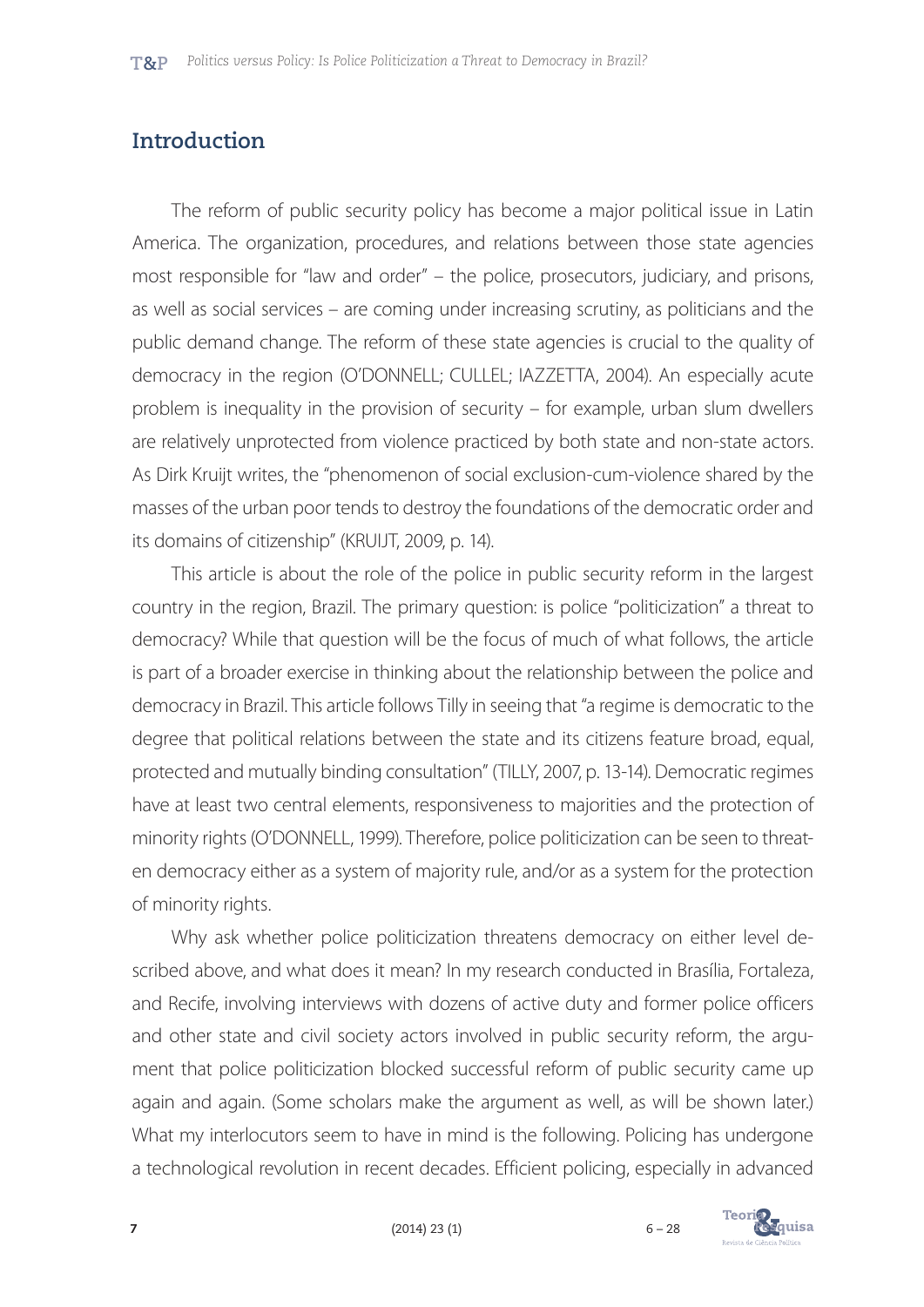capitalist countries, is seen to involve the collection and circulation of information, the rapid deployment of personnel, scientific investigation of crime scenes and evidence, and the preparation of reports adequate for the prosecution of criminal suspects. However, low salaries and a lack of resources, as well as inadequate training, make this ideal unattainable for the police in Brazil. Instead, poor conditions drive the police to seek extra income in second jobs and, crucially, political patrons who can provide them with protection and perks. Promotion through the ranks is due more to connections to powerful political factions than it is to merit. Furthermore, elected officials are interested in manipulating the police for their own partisan ends. They want to use the police to persecute their political enemies, protect themselves and their political allies, and keep their political machines in office. Furthermore, they peddle short-term and often incoherent crime-fighting solutions to an uninformed electorate, and expect the police to carry out these policies once they are in office. The result is discontinuity, in which each secretary of public security undoes the actions of his predecessors. Policies belong to governments, not to the state. There is no rational, technical allocation of resources, no planning, and no investment in personnel. In appointments at the top of the public security bureaucracy, political loyalty trumps technical ability. Consequently, crime is not adequately prevented or investigated, people feel unsafe, and the police are unfairly blamed for the chaos of public insecurity. Politics reigns, but there is no "policy", in the sense of a rationally-administered, long-term, consistent pursuit of goals by the state. Put another way, the responsiveness of politicians to democratic majorities leads them to interfere in public security and create policing that violates individual (minority) rights, including the right to equality before the law and to security.

This tension between politics and policy is an old theme in political analysis. It tends to be invoked by technically-trained members of the executive branch whenever they feel that their expertise is being compromised by elected officials or popular participation in policy-making. Is this explanation of the failure of public security reform correct? This article argues that it is not. It proceeds in three steps. First, it will contrast two broad approaches to the role of the police in public security reform in Latin America. It shall argue that both of these approaches generate important insights, but neither provides us with the tools to understand the complicated pattern of change and continuity that we find in the region. Second, it will show how organizationally complicated

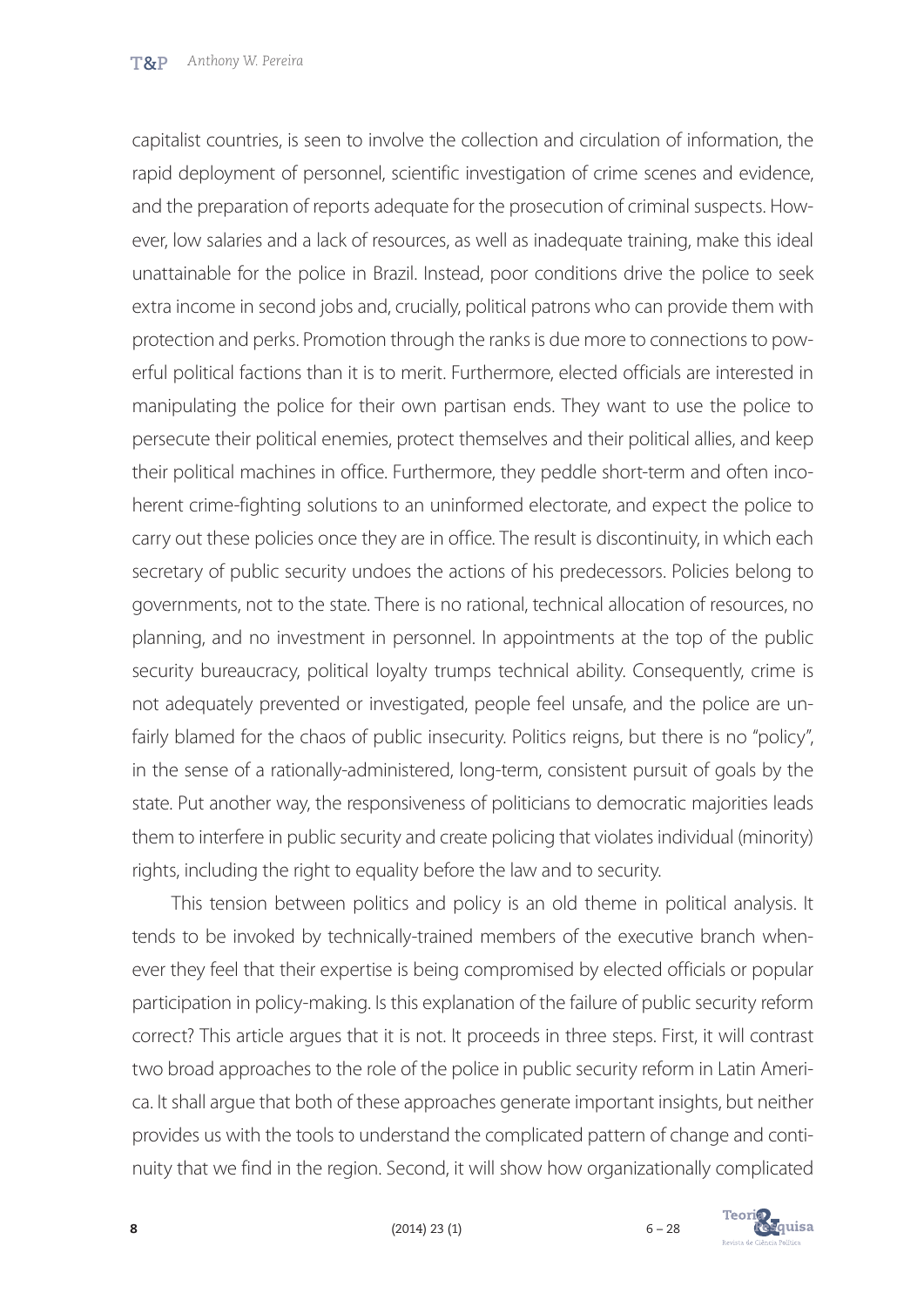and fractured police forces in Brazil are, and how this generates a surprising amount of distrust within the police themselves, as well as between their corporations and other state agencies and civil society groups with whom they are supposed to cooperate. Finally, in the third section, the article will argue that the answer to the main question is both yes and no. Yes, police politicization threatens democracy (understood in its minority-rights protecting dimension) if we have a fairly superficial understanding of politicization; this point will be illustrated with examples. But no, it does not threaten democracy (understood in the same terms) if what is meant by politicization is party control over the executive branch, and consequently the police. This last point is very important, because proposals to "de-politicize" the police in this more fundamental sense are popular in Brazil but contain bigger threats to democracy than the ills that they are supposed to cure. Put another way, calls to insulate the police from democratic majorities in order to make them more respectful of minority rights are misguided, because the political dimension of policing is inescapable (CHEVIGNY, 1995, p. 122-125).

## **I – Approaches to the Police and Public Security Reform in Latin America**

In the literature on policing and public security reform in Latin America, there is a tension between two contradictory perspectives on the capacity of the police to be democratized, in the sense of becoming more responsive to popular majorities and more respectful of minority rights. The first, which we could call the authoritarian legacies perspective, suggests the impossibility of this goal, and the strong inertial tendencies reinforcing the status quo. The second, which could be labeled the democratization perspective, implies that the goal can be achieved, and this achievement will be aided by long-term developments such as economic globalization, the growth of civil society, and the reform of the state. The discussion that follows concentrates on Brazil, but it would seem that these observations apply to the literature on other countries in the region.

The first approach is grounded in an appreciation of the singularity of Latin American state formation. As Bowman (2002) writes, Latin American militaries preceded independent states, and retained their important role as shapers of internal order throughout

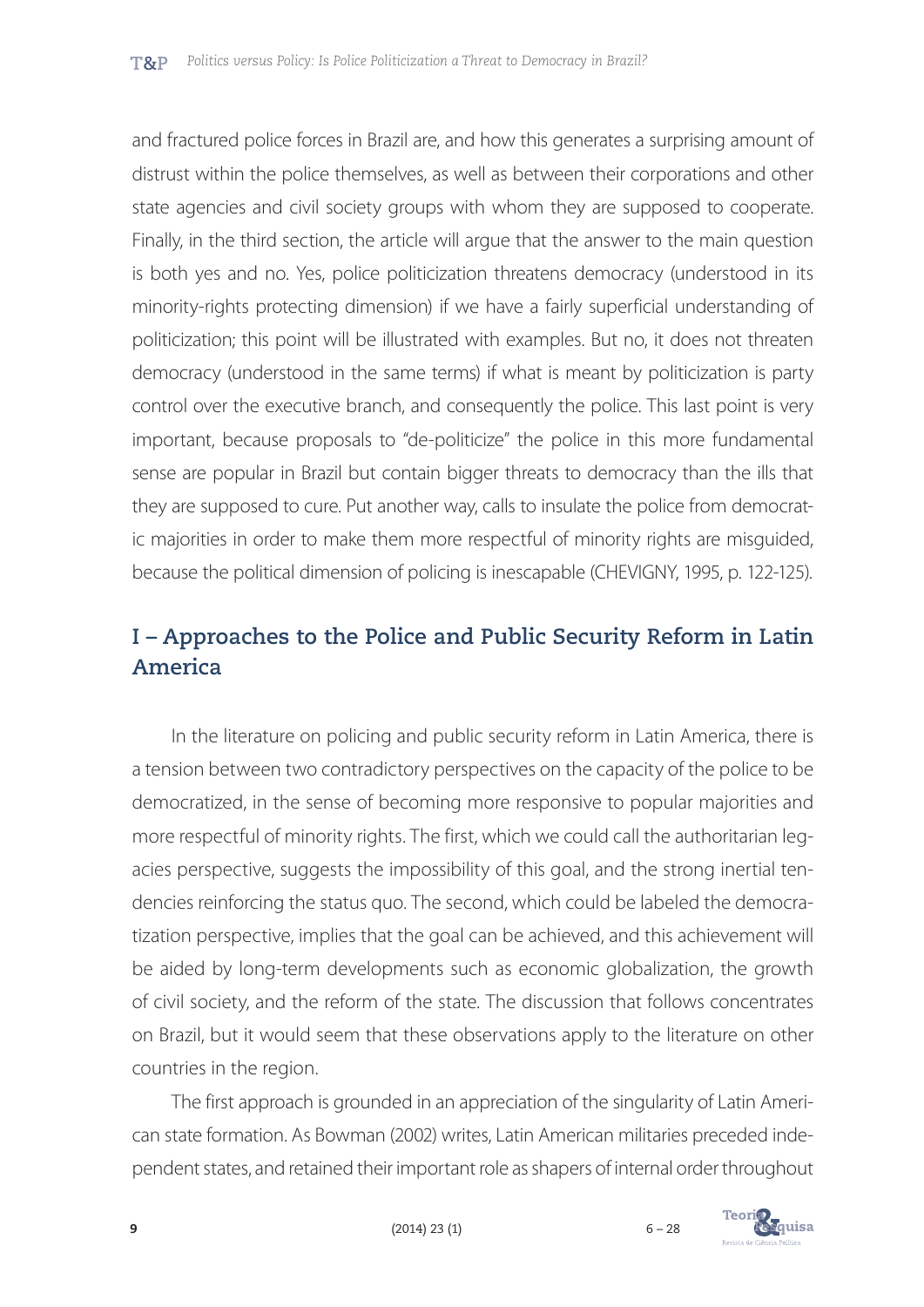the 20<sup>th</sup> century. When examining the state's coercive apparatus in Latin America, what stands out – especially in comparison to Europe – is that militaries spent relatively little time in major inter-state wars, but were instead deployed to fight the "barbarians" within (CENTENO, 2002). What Michael Mann (1993) describes as the civilian "caging" of military power and the separation of military (external defense) and police (internal order) roles, which took place in Western Europe in the 19<sup>th</sup> century, did not occur in Latin America. Instead, the state's coercive power has been mainly deployed in policing of various kinds (GUTIÉRREZ SANÍN; ACEVEDO; VIATELA; PLATA, 2009), by various state agencies, with the military coming to occupy the apex of a hierarchy to which the police have been subordinate.

Works in this first vein emphasize the historical role of the police in Brazil in disciplining the poor, the marginal, and the oppositional on behalf of the propertied and privileged. Holloway (1993), for example, shows the origins of policing in Rio de Janeiro in the demands of slave-owners for the monitoring and disciplining of their slaves in the city. Pinheiro (1991) depicts the birth of the political police in São Paulo in the 1920s as an outgrowth of employers' concerns about anarchist and Communist activists in the labor movement. Huggins (1998) argues that the reorganization of policing in the 1960s under military rule, including the creation of the Federal Police, was part of a repressive anti-Communist logic fostered and funded throughout the Cold War by the United States. Bicudo (1994) contends that under military rule, the uniformed, patrolling military police were brought under the control of the Army, strengthened and militarized, while the capacity of the plain clothes investigative police was diminished.

Scholars of Brazil's democratic transition have pointed out that while the reform of civil-military relations was a major issue during regime change, the police were left off the agenda, as they were in the rest of Latin America. The notion that authoritarian legacies are responsible for the perpetuation of police violence carries some explanatory weight here, although the definition of legacies can vary from author to author (HITE; CESARINI, 2004). Analysts of the contemporary period argue that increasing civil society participation in public security matters does not necessarily enhance democracy. Writing about public security associations in Mexico City, Davis (2006) argues that they want security at all cost, and justify police violence in the name of efficiency. She also argues that party political competition in Mexico deepens, rather than diminishes,

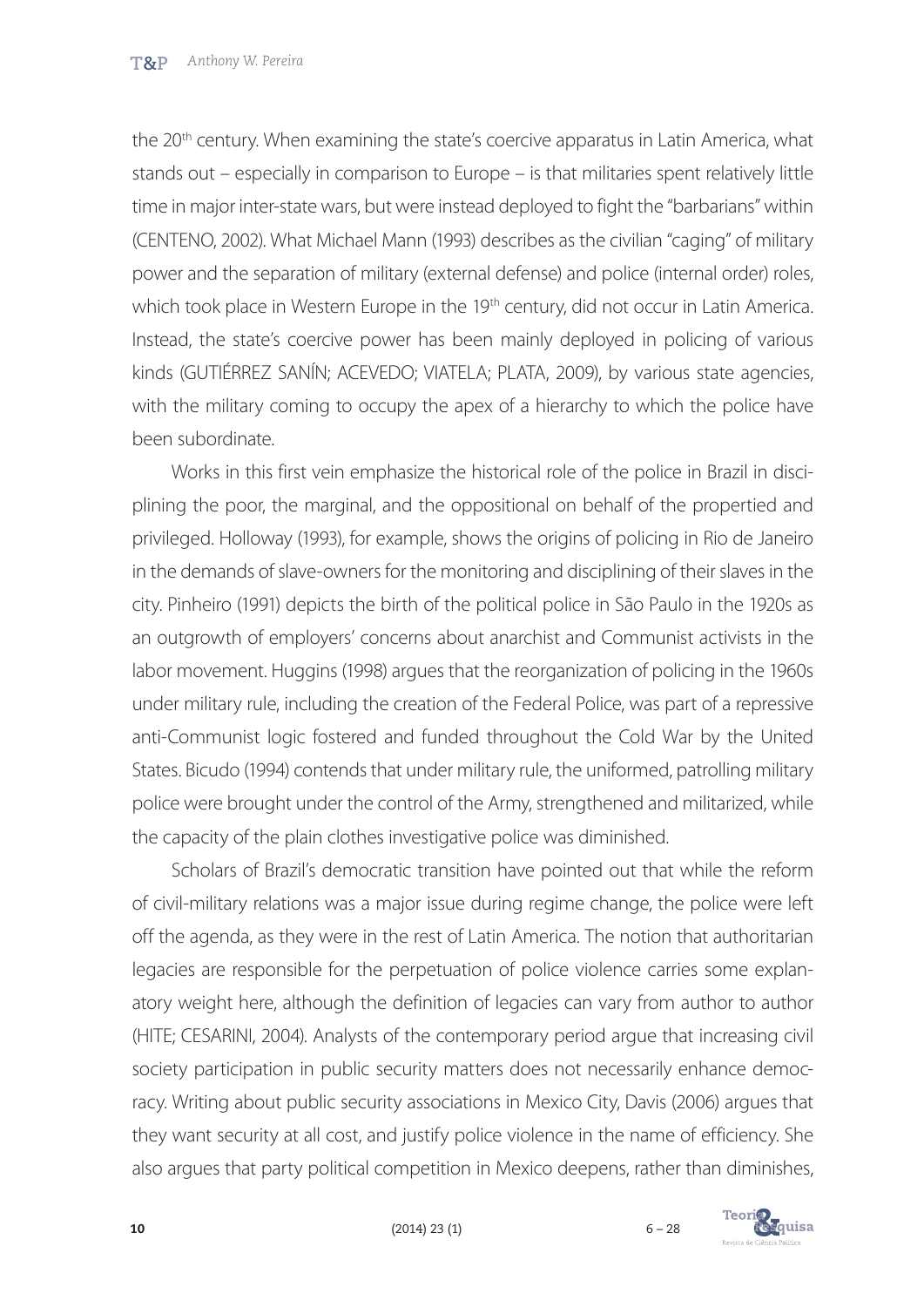police corruption and violence, because the parties manipulate the police in a topdown manner for their own benefit. Scheper-Hughes (2006) asserts that the police in Brazil "cleanse" the public space of the poor and the marginal, thus criminalizing poverty in the pursuit of a sterilized, non-threatening environment for the middle and upper classes. Hinton (2006, p. 224-225) sees at least part of the cause of police violence, corruption, and inefficiency in the police forces' historical role as a tool of social and political repression, and especially as a barrier protecting the rich from the poor.

This work provides us with great insights into the historical role of the police as linchpins of particular kinds of political order, and how the organizational structure and procedures of the police reproduce a violent, repressive, and authoritarian form of policing. However, much of the work does little to explain, concretely, how historical legacies of inequality, exclusion, and repression are reproduced over time (THELEN, 1999, p. 390). Nor does it provide us with tools to understand how policing and public security policies have changed in the quarter century since the democratic transition. Similarly, it does not illuminate how policing in other societies marked by legacies of slavery and high degrees of economic inequality has become – in some instances – somewhat more universalistic, democratic, and accountable than it was. In other words, sometimes legacies are at least partially overcome.

Change is the dominant motif, however, of the other, democratization perspective. Perhaps because problems of the police are so apparent, few scholars make the case for this perspective in wholehearted fashion. Nevertheless, implicit in many works is the assumption that the democratization of the Brazilian state and civil society has finally overtaken the police and other bastions of the public security establishment. The expansion of participation that has transformed city budgeting and decision-making in areas such as public health and education (AVRITZER, 2002, 2009) has begun to influence the police. The creation of new accountability mechanisms that incorporate public participation such as community councils, community policing, and ombudsmen have reoriented the police from the repression of crime to crime prevention, and established the public's right to control or at least influence the state's use of force (see, for example, MACAULAY, 2002). The alleged trade-off between police efficiency, on one hand, and the respect of human rights, on the other, has been discredited. With the entrance of a new generation of former activists (many of them once opponents of the

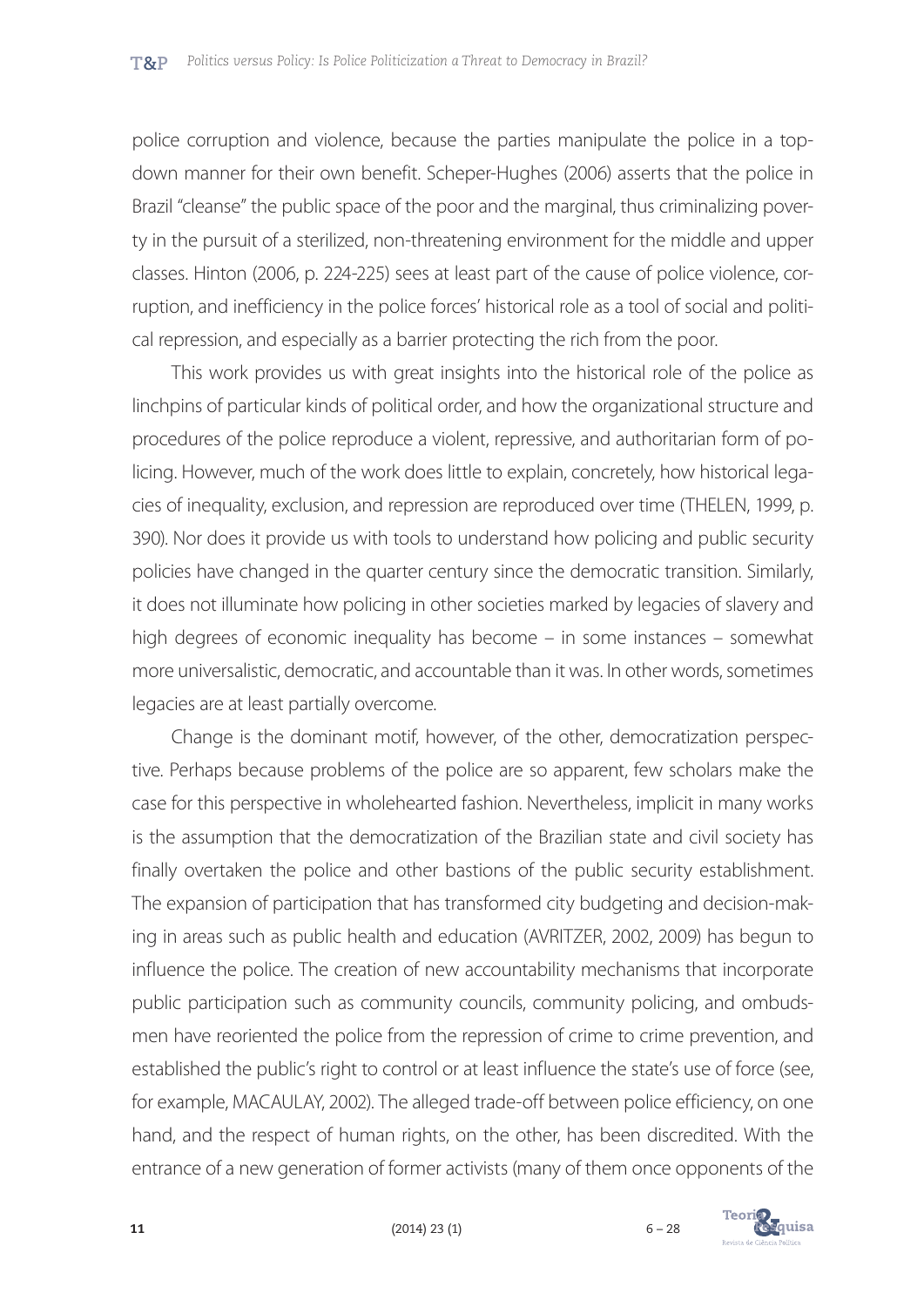military regime, and most of them defenders of human rights) into the state apparatus, a new consensus has emerged that police efficiency and the defense of human rights are thoroughly compatible, equally worthy and equally feasible goals for the police, and the attainment of one will reinforce the achievement of the other.

The argument that public security in Brazil is being democratized could be bolstered by a consideration of the nature of security as a good. More than education and health, security has the characteristics of a public, or at least a club good. However much the wealthy hide within fortress-like apartment buildings, helicopters, and bullet-proof cars, they still have to traverse public spaces from time to time, and cannot completely immunize themselves from violent crime. Furthermore, fear of crime erodes the well-being of even those most protected by private security, further motivating the powerful to action. Actors within the political system therefore have incentives to produce solutions to the public security dilemma, enhancing the possibilities of new policies that garner the support of democratic majorities.

Works that share the democratization framework, like those in the authoritarian legacies perspective, contribute richly to our understanding of policing in Brazil's political system. However, they suffer from a limitation that is the opposite of that of the authoritarian legacies approach. While they help us to understand why and how reform might take place, they offer fewer insights into resistance to and failure of reform, and the mechanisms that might preserve the status quo in some cases. What is needed are theoretical approaches that stand mid-way between the key assumptions of each of these perspectives, and that generate hypotheses about what and who have driven public security reforms in Brazil, what the results of these reforms efforts were, and why those outcomes occurred.

Some might object that this depiction of the literature as torn between two irreconcilable poles, one emphasizing historical continuity and the authoritarian nature of the police, and the other change and the gradual democratization of policing, is a gross caricature. However, many works gravitate strongly towards one or another of these perspectives, even though some work is highly nuanced, making arguments about why some aspects of reform have produced meaningful change, while others have not. Often lacking are clear theoretical guideposts as to what produces change and variation in policing in Brazil and Latin America.

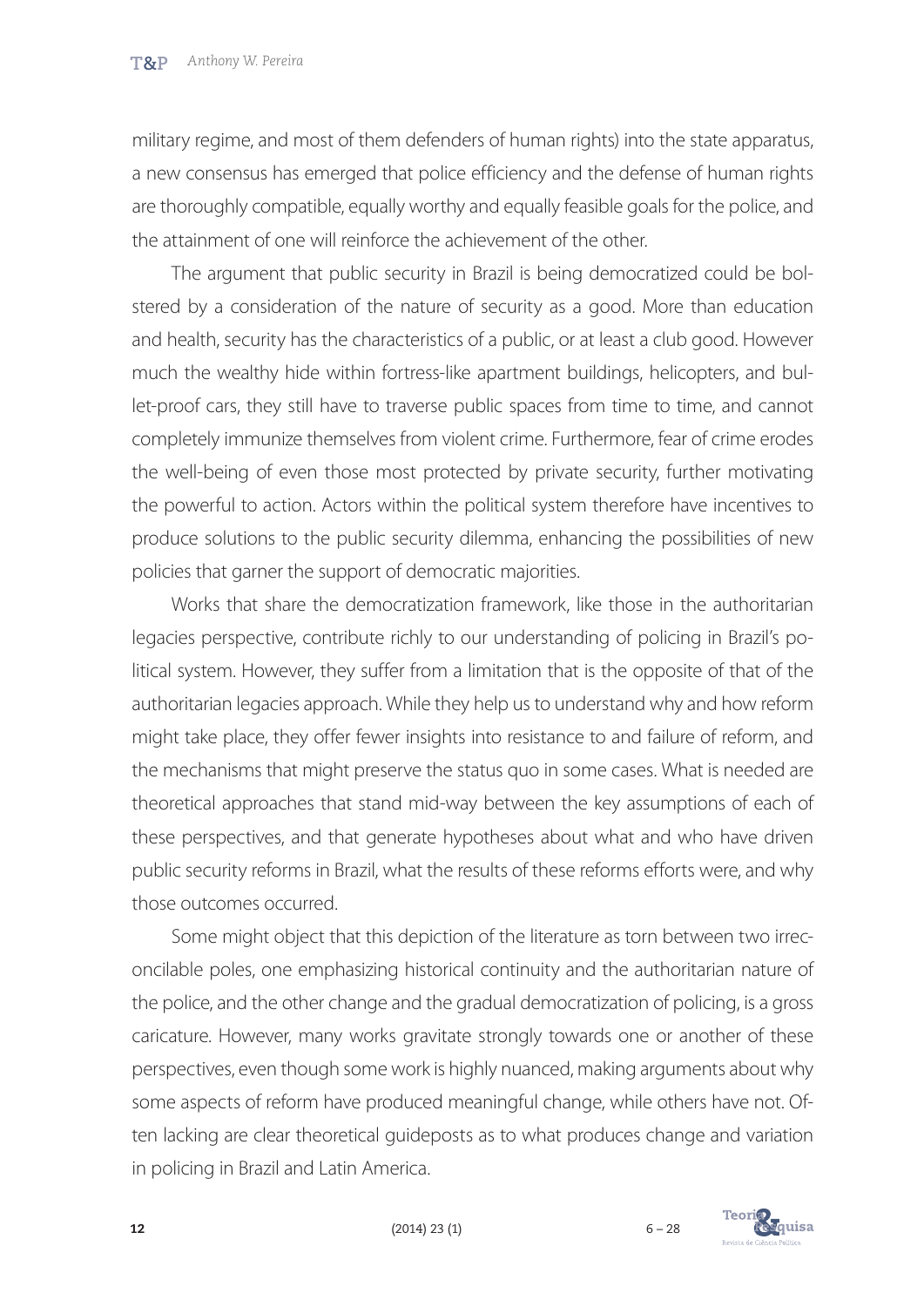Other subfields provide glimpses of the kind of theoretical clarity that appears to be missing from the literature on Latin American policing. In the subfield of comparative judicial politics, to take one example, a thesis about the "judicialization" of politics has served as a lightening-rod for debate. This thesis is that in more and more countries, courts have come to be relied upon to resolve conflicts that were once the purview of legislatures or the executive branch. According to a leading advocate of this approach, Ran Hirschl, the judicialization of politics is driven by threatened elites attempting to maintain their dominance over oppositional movements. Conservative elites are thus sometimes able to insulate political issues from popular input by removing them to courts, where these elites have more control (HIRSCHL, 2000; TATE, 2007). Regardless of the robustness of this argument, the comparative judicial politics subfield contains at least one "big picture" explanation that can account for both change and continuity in the relationship between courts and other parts of the state apparatus.

Another example comes from the subfield of comparative political economy. In the latter area, scholars have debated a "globalization" thesis that contends that economic globalization, or the increasing transnational integration of markets, has caused countries to converge upon a liberal, Anglo-American economic model with a limited welfare state and heavy constraints on state intervention in the market (VAIL, 2010, p. 4). While the globalization thesis has lost some of its luster in the wake of the 2008-2009 credit crisis and recession, what is important is that the subfield benefits from a clear, important hypothesis that researchers can confirm or refute.

Such hypotheses seem to be missing in the subfield of police and public security reform in Brazil and Latin America. Waquant (2006) provides a possible contender when he identifies a global tendency for governments to dismantle welfare safety nets while making criminal justice more punitive and expanding prisons, such that the welfare state is being gradually replaced by the "carceral state". But this argument does not fit Latin America, where social spending and prison populations are rising together. Most researchers who grapple with specific cases of reform, therefore seem to be left with ad hoc explanations that veer between the authoritarian legacies and democratization perspectives. For example, Ungar (2009, p. 22-74), in an otherwise astute analysis, lists ten obstacles to public security reform, but does not offer an account of why what he calls the "citizen security crisis" is worse in some parts of Latin America than others. In

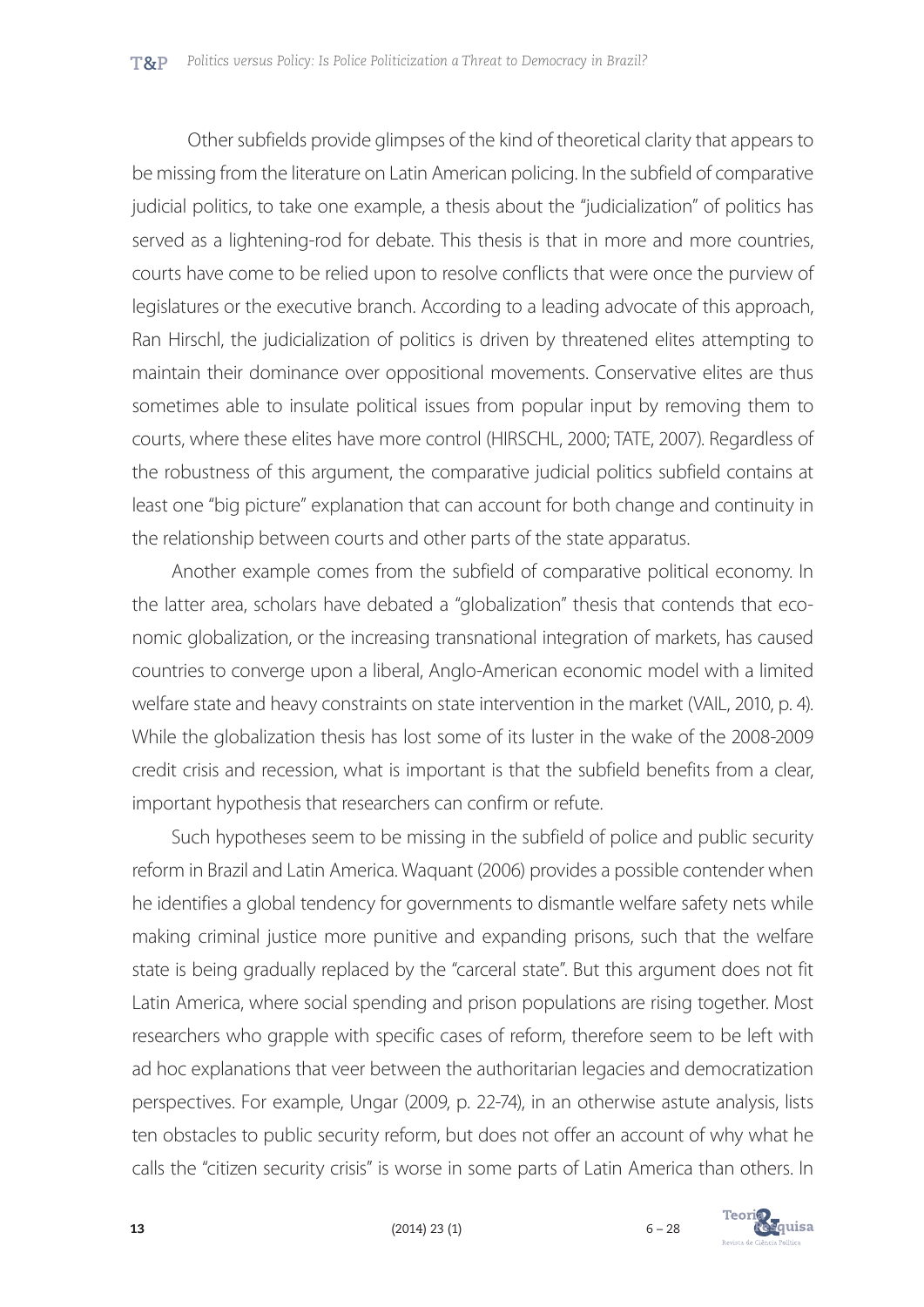addition to historical legacies, Hinton's well-researched contribution (2009, p. 223) identifies "personalistic and partisan patterns of police governance and symbolic initiatives" and deficits in democratic accountability and "checks and balances" at all levels of the state as the reasons for the failure of public security reform in Brazil, again without focusing on variation in outcomes within the country and across countries, or why these legacies, patterns, and deficits seem to have been partially overcome in some places.

Hinton's explanation is particularly problematic because it seems to be based on an implicit dichotomy between democratically formulated, universalistic, nonviolent, uncorrupt, and efficient policing in the "first world" – reflecting a political system with the same qualities - and its opposite in Brazil. Hinton (2009, p. 230) describes a Brazilian "political game" or "enduring ethos permeating national life" characterized by "tolerance for corruption, low levels of public accountability, and intense, destructive, and protracted political contests" resulting in "particularistic, venal, or elite-interest capture of public policy, such that the government fails to respond appropriately to the needs of the majority population". This is a *sui generis* explanation that does not identify anything that is uniquely Brazilian. The description applies to political life in a great many countries. Furthermore, Hinton's (2009, p. 230) identification of the lack of "checks and balances" in the Brazilian state seems based (again implicitly) on the assumption that such checks and balances are flourishing elsewhere. However, at least in the Anglo-American world, they are not. Many observers of politics in the USA and UK, for example, have pointed out how the "imperial presidency" in the former and the "presidential prime ministership" in the latter reflect an executive that is no longer checked and balanced in a way that would be recognized by 18<sup>th</sup> century constitutionalists (see, for example, BACEVICH, 2008, p. 67-71 and AGAMBEN, 2005). If Montesquieu is dead in the "first world", then his absence in Brazil hardly counts as a convincing explanation of the distinctiveness of policing there.

Perhaps the standoff between the authoritarian legacies and democratization perspectives is due, in part, to a tendency to compare Brazilian policing with some idealized norm. Holston (2008, p. 14), in defense of his own approach to what he calls "insurgent citizenship," makes an eloquent plea for avoiding such dichotomization:

[...] although Brazil's democratization has not been able to overcome these problems [of violent reactions to reform in defense of old paradigms of order], neither

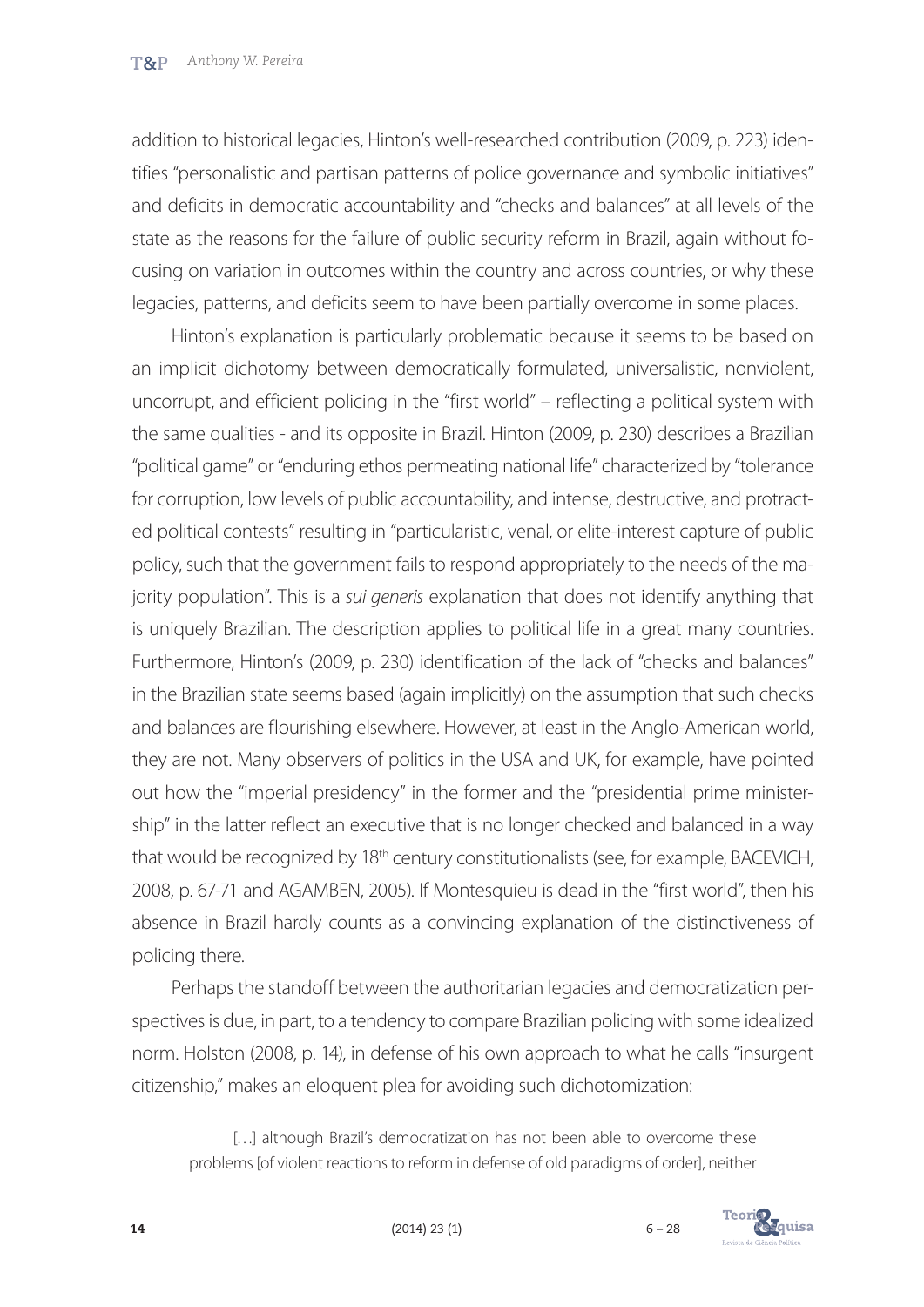have the counterconfigurations of violence and injustice been able to prevent the development of significant measures of democratic innovation. Above all, they have not prevented the widespread legitimation of an insurgent democratic citizenship…I describe Brazil's case in these terms not to brand it as pathological or deviant from some supposed norm. This kind of evaluation thrives among both Brazilian and international critics because all too often they understand citizenship, democracy, rule of law, and modernity itself as original formulations of European and North American experience. In that register, these notions can only seem incomplete, pathetic, derivative, or failed when grafted onto countries with different histories and cultures. To the contrary, my work on Brazil leads me to see them as assemblages of the modern that have circulated around the world for centuries and that people engage with variously depending on their circumstances [...].

Greater effort to understand what Brazilian public security policy is (rather than what it is not) might result in progress in the subfield. What seems to be lacking at present are convincing hypotheses about both change and variation in policies, and their outcomes. As Fiona Macaulay (2007, p. 627) writes, "We […] need many more finely-grained analyses of the dynamics of reform efforts and of the policy environments in which these take place in order to understand how and why reform initiatives are often derailed or subverted and, more rarely, flourish and can be embedded or replicated." In particular, analysts must confront tensions between the majoritarian and minority rights-protecting elements of democracy, identified earlier, and potential contradictions between the professional and political demands on the police.

#### **II – Policing as a Coordination Problem**

Trust is crucial to the functioning of democratic institutions (ROTHSTEIN, 2005). Citizens in a democracy are more likely to obey the law and cooperate with the police if they have some degree of trust in the police as an institution. Similarly, state agents in the public security system are more likely to cooperate with one another if they trust their counterparts in other agencies.

However, levels of public trust in the police in Latin America are low. Brazil is no exception to this generalization. According to one survey published in June 2007, only 24 percent of Brazilians reported trust in the police, compared to an average of 30 percent for Latin America as a whole (Consortio Iberoamericano de Investigacion de Mercados

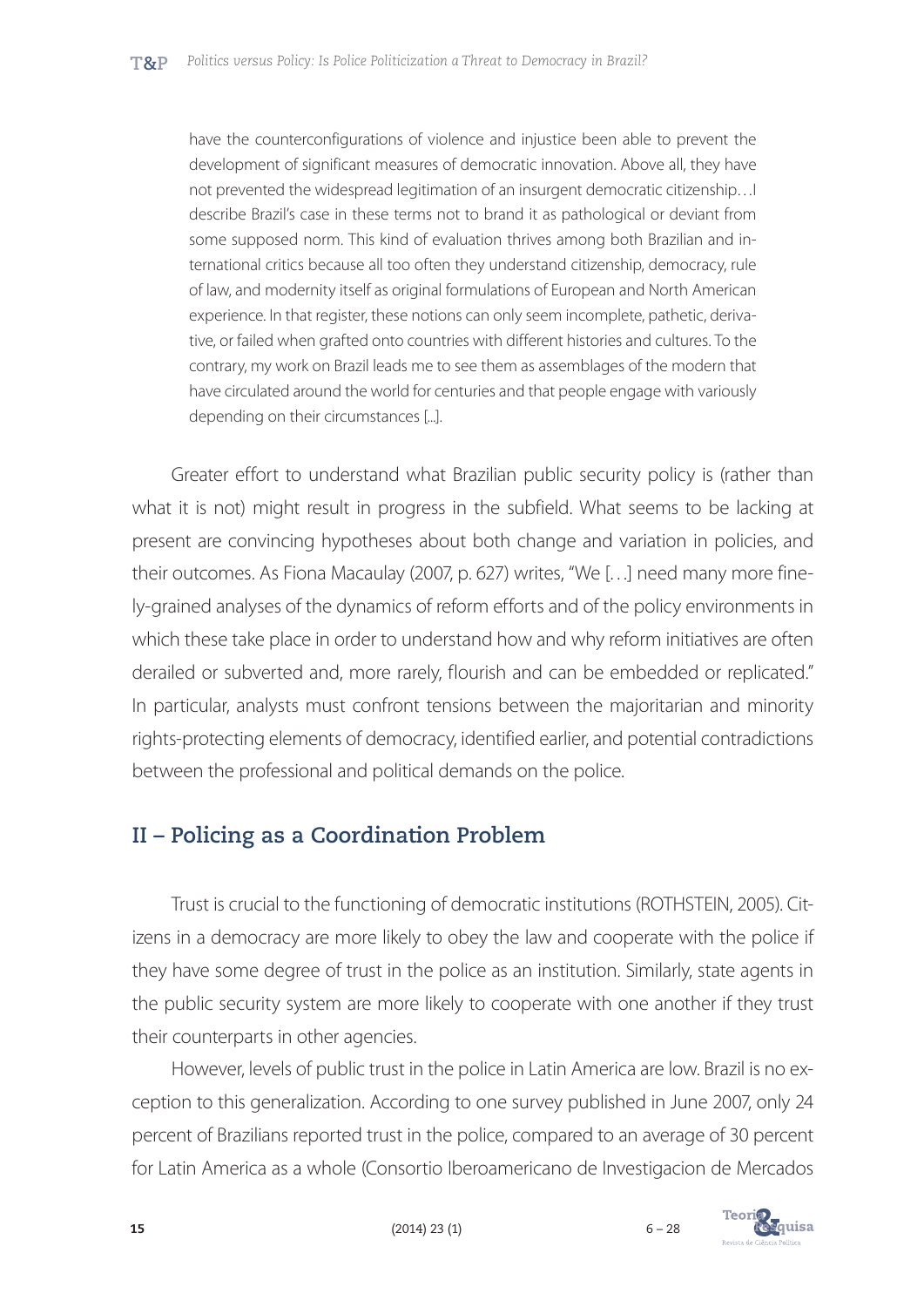y Asesoriamento, 2009). This is due, in part, to widespread police abuse of members of the public, especially the poor, as well as the reputation of the police for corruption and inefficiency. Another survey conducted in 2009 found that 6.3 percent of Brazilians reported having been abused by the police in the previous twelve months. This placed Brazil in the top third of the twenty Latin American countries where the poll was carried out (CRUZ, 2009, p. 1). A steady outpouring of denunciations by human rights groups, as well as journalistic coverage and cinematic treatment, has made this problem widely-known.

Less well-known is the low level of trust within and between the police forces themselves (see Figure 1). This lack of trust and failure to cooperate take many forms. Within the military police, for example, there is a wide gulf between the relatively wellpaid and highly educated officer corps, on the one hand, and the badly-paid, undereducated, poorly-trained, and often badly-treated lower ranks (private to sergeant) or *praças*. One military police colonel described the relationship between enlisted men and officers in his corporation as one of medieval "vassalage":

We have a serious problem of personal relations within the corporation [military police] even today, in which the officers, many of them, treat the enlisted men badly… I think this is related to social class, the idea that the officer is a prince, and the enlisted man a plebian. There is this relationship of vassalage. It is not a relationship of leadership. I don't see you as a professional, I see you as a pawn who has to obey my orders. We have an authoritarian culture, and we don't yet understand that, in order to gain respect, I have to be a leader above everything else. (Interview with military police colonel, Recife, Pernambuco, 24 April 2006; transcript translated by the author.)

The creation of enlisted men's associations, fueled in part by officers' abuse of their privileges and mistreatment of lower-ranking personnel, has been a significant development in the politics of policing in Brazil during the last fifteen years. The police strikes of 1997, which began in Minas Gerais and spread to nine other states, are an example of this cleavage within the military police. The police strikes were triggered by a decision of the Governor of Minas Gerais to increase only the pay of military police officers, and not that of their subordinates, thus widening an already-considerable salary gap. Since 1997, police strikes (especially of the civil police) have been limited to individual states, but are common.

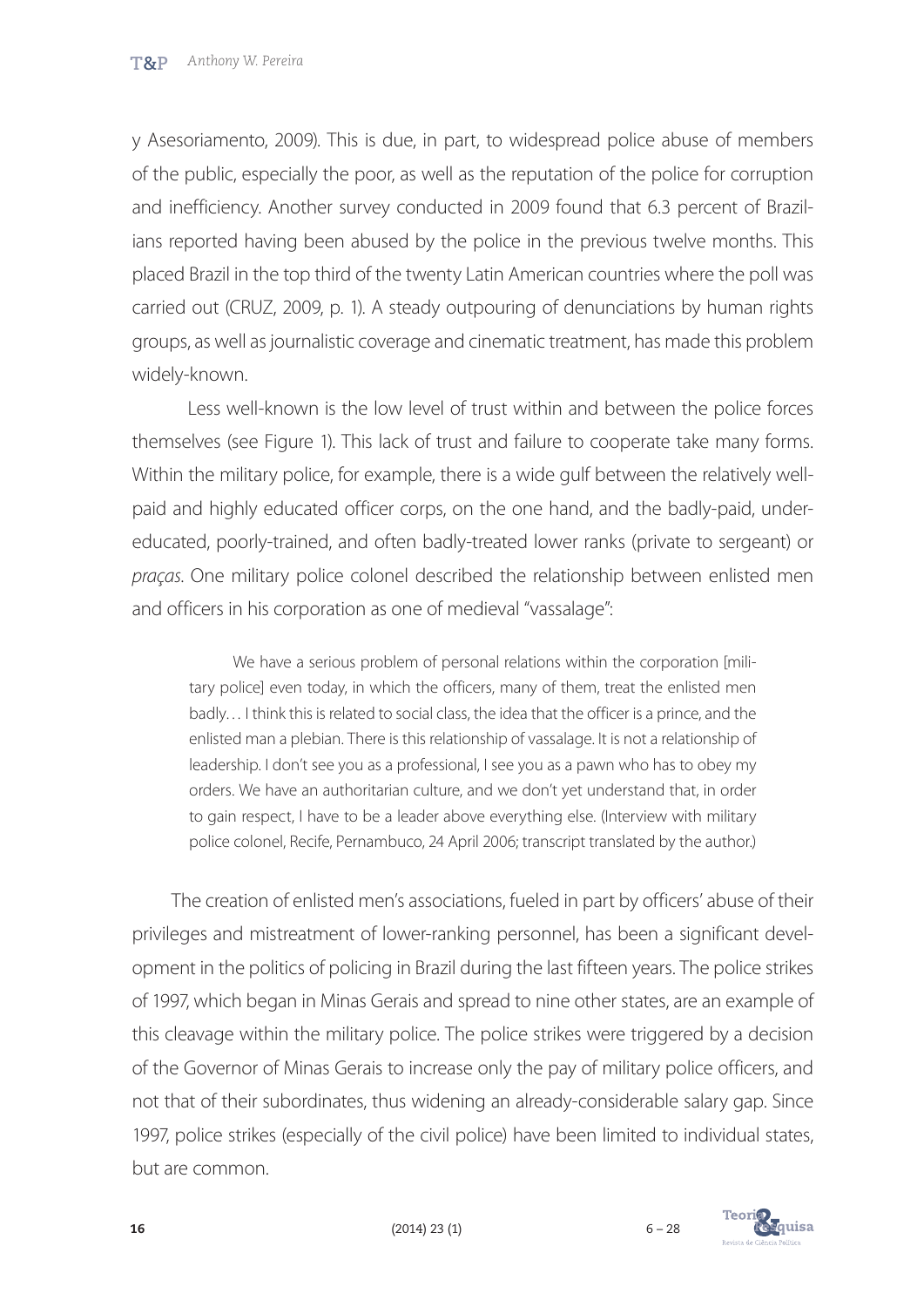In the investigative civil police, the divide between *delegados*, investigators who are supposed to be trained in the law and *agentes*, who are not, is not quite as fixed as that between officers and *praças* in the military police, because some *agentes* are able to study law and become *delegados*. (In addition, REAMES, 2005, p. 41, found that nationally, only 60 percent of *delegados* actually have a law degree.) But the divide is still pronounced, and the distrust of police personnel at the level of the station for those managing the upper echelons of the system is considerable.

Perhaps the most serious gap in trust for everyday policing is that between the uniformed military police and the plain-clothes civil police. Disputes between and failures of cooperation of the two forces, which are generally not deployed within common territorial limits, are numerous. To give one example, the radio frequencies used by the two forces are not the same in most states. The military police, who make the bulk of arrests on the street, are sometimes reluctant to take suspects to civil police stations for processing. Fearing that their suspects will not be charged, they administer their own form of direct corporal punishment to suspects. In the worst cases, this means summary execution. Some forms of police violence are thus linked to the military police's mistrust of the civil police and the judiciary.

Inter-police mistrust finds its counterpart in mistrust within the entire public security bureaucracy and affiliated organizations, involving elected officials, state Secretariats of Public Security (in some states called Secretariats of Social Defense), the police forces, the Federal government, municipal governments, prosecutors, judges, the prison system, state social assistance agencies, the media, and non-governmental organizations. In this sense, reform of policing and public security policy involves very difficult attempts to coordinate organizations that have a strong tendency to dig in to defensive positions in which they hoard information, zealously guard the boundaries of their own jurisdiction, claim distinctive corporate privileges, both legal and informal, and blame outside agencies for public security problems. At its worst, public security policy in Brazil resembles a war of each against all, in which common policies and interests are hard to discern, and in which all parties seem to be locked in a downward spiral of steadily worsening patterns of violent crime by both state and non-state organizations (see Figure 1).

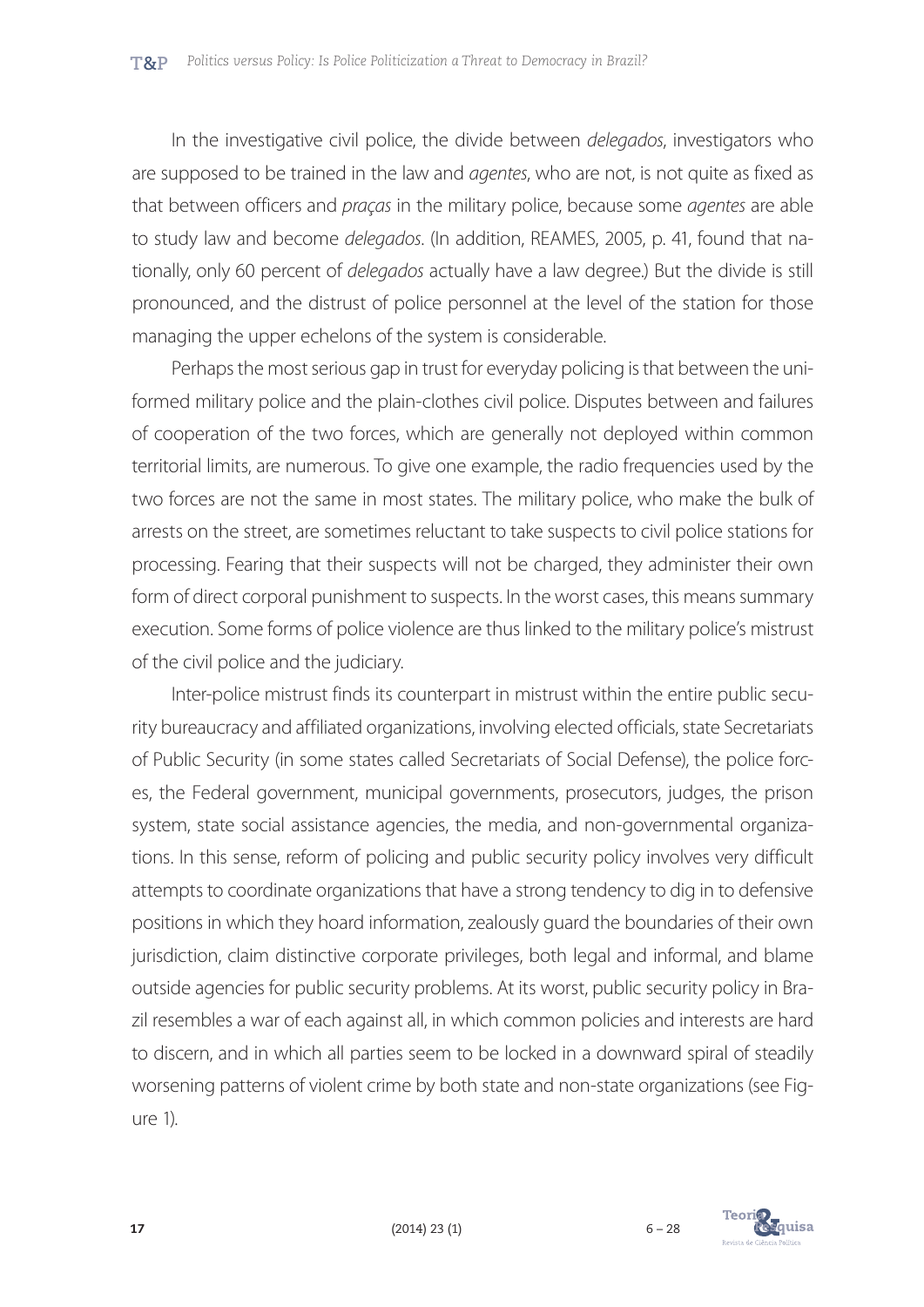## Figure 1: Examples of Mistrust Within the Public Security Bureaucracy

|                                                       | (based on rillie litterviews conducted in Recile, Fernanibuco between 2000 and 2000) |                                                                                              |  |  |
|-------------------------------------------------------|--------------------------------------------------------------------------------------|----------------------------------------------------------------------------------------------|--|--|
| Official                                              | <b>Obiect of mistrust</b>                                                            | Reason for mistrust                                                                          |  |  |
| Secretariat of Social Politicians<br>Defense official |                                                                                      | They have no technical knowledge of public security issues, but<br>make outlandish promises. |  |  |

(Based on nine interviews conducted in Recife, Pernambuco between 2006 and 2008)

| Secretariat of Social<br>Defense official       | Politicians                                        | They have no technical knowledge of public security issues, but<br>make outlandish promises.                                                                                                                               |
|-------------------------------------------------|----------------------------------------------------|----------------------------------------------------------------------------------------------------------------------------------------------------------------------------------------------------------------------------|
| Civil Police agent                              | <b>Military Police</b>                             | They are more politically connected and favored than are the Civil<br>Police.                                                                                                                                              |
| Civil Police agent                              | Secretariat of Social<br>Defense officials         | They do not share crime data with Civil Police agents in stations.<br>They do not provide incentives for the Civil Police to solve crimes.                                                                                 |
| Civil Police agent                              | Secretariat of Social<br>Defense/State<br>Governor | They promote Civil Police personnel on the basis of political loyalty,<br>not merit.                                                                                                                                       |
| <b>Military Police</b><br>colonel               | Federal government                                 | It is absent in the area of public security. It plans to use the Força<br>Nacional (a composite police force made up of officers from various<br>states) to break police strikes in the states.                            |
| <b>Military Police</b><br>colonel               | Judges                                             | Due to their huge backlog of cases, they are selective in their<br>treatment of crime. This makes them appear arbitrary.                                                                                                   |
| <b>Military Police</b><br>colonel               | Civil Police                                       | Due to their huge backlog of cases, they are selective in their<br>investigation of crime. They respond to pressure from the rich and<br>powerful in their investigations. Most have second jobs, and many<br>are corrupt. |
| <b>Military Police</b><br>colonel               | Prison officials                                   | They degrade prisoners and make them more hateful and violent,<br>creating problems when they are released.                                                                                                                |
| Former Secretary of<br>Social Defense           | The media                                          | They blame the police for all the problems of public security. They<br>emphasize the negative, but not the positive.                                                                                                       |
| Former Secretary of<br>Social Defense           | The middle class                                   | They buy drugs and sustain trafficking.                                                                                                                                                                                    |
|                                                 |                                                    |                                                                                                                                                                                                                            |
| Official                                        | Object of Mistrust                                 | <b>Reason for Mistrust</b>                                                                                                                                                                                                 |
| <b>Former Civil Police</b><br>delegado          | Secretariat of Social<br>Defense officials         | They (illegally) profit from their involvement in private security firms.                                                                                                                                                  |
| President of<br>the Civil Police<br>Association | Judges                                             | They are excessively well-paid, and are not accountable to anyone.                                                                                                                                                         |
| President of<br>the Civil Police<br>Association | The city<br>government.                            | It wants to protect tourists, but is less concerned with protecting the<br>poor.                                                                                                                                           |
| Civil Police<br>delegado                        | <b>Military Police</b>                             | Like the military, they are trained to kill their enemies, not police<br>citizens. They are favored with heavy weapons and special training,<br>and want to dominate public security policy-making.                        |
| Civil Police<br>delegado                        | Prosecutors                                        | They violate the law by insisting on receiving inqueritos (police<br>reports) before judges.                                                                                                                               |
| Civil Police<br>delegado                        | <b>Elected officials</b>                           | They interfere with police work by pressuring the Governor to<br>transfer capable police investigators, in order to protect their allies.                                                                                  |
| <b>State Attorney</b><br>General                | The Army                                           | It still wants to exercise tutelage over the judiciary, as it did during<br>the military dictatorship.                                                                                                                     |
| <b>State Attorney</b><br>General                | Police                                             | They resist genuine external control; they have cooperated in the<br>creation of a Police Ombudsman, but only because the ombudsman<br>relies on police internal affairs for investigations.                               |

Note: Repetition of the title of the official indicates the same person. In many interviews, the same objects of mistrust were identified; for purposes of clarity, these have been attributed to only one interviewee, and not repeated.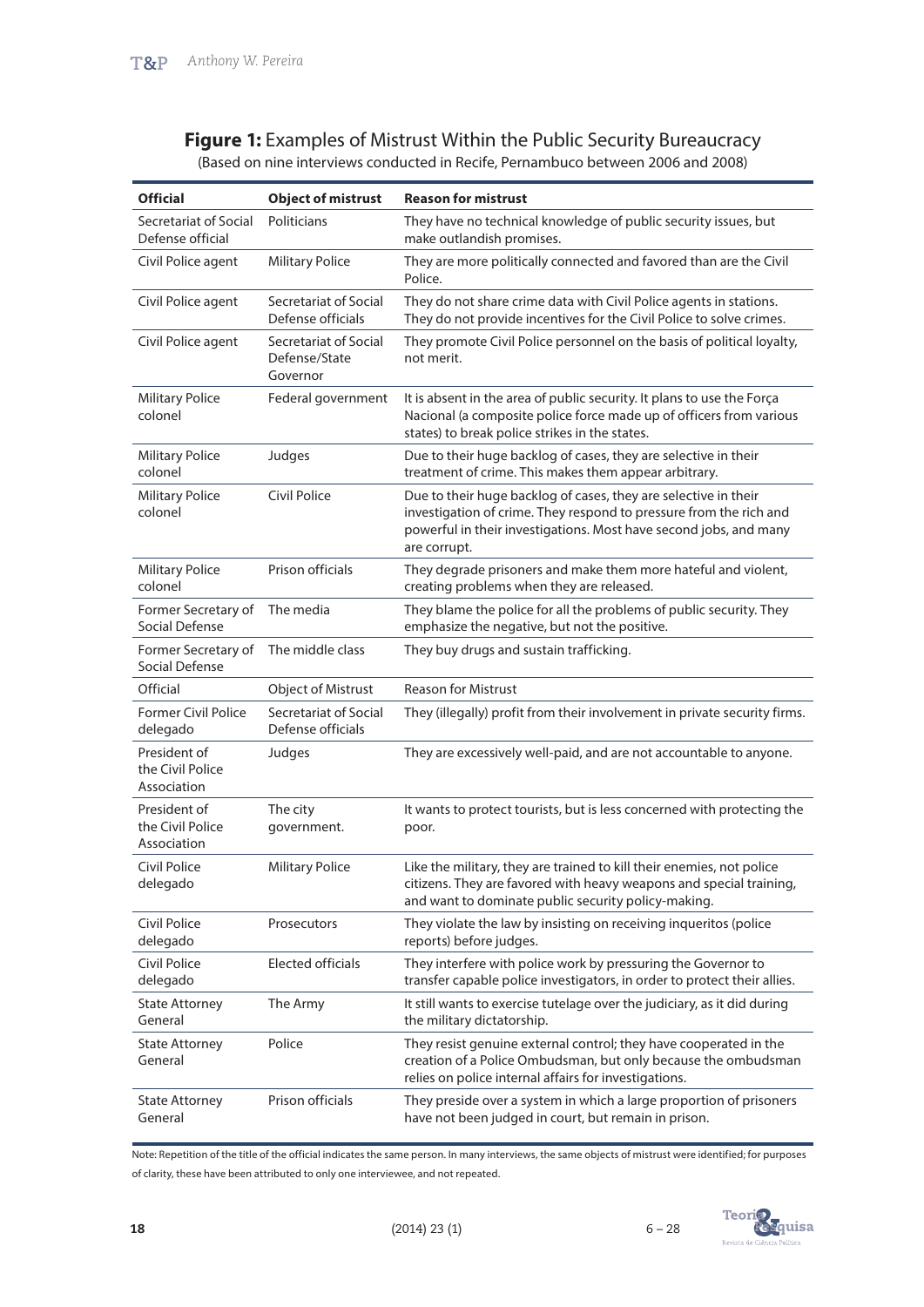Inter-agency mistrust and failure to cooperate in Brazilian public security is a good example of what Douglass North calls "incentive structure or coordination effects" – "once a set of institutions is in place, actors adapt their strategies in ways that reflect but also reinforce the `logic' of the system (quoted in THELEN, 1999, p. 392). Institutions "reflect, and also reproduce and magnify, particular patterns of power distribution in politics"; they are "feedback mechanisms at both the ideational and the structural levels" (THELEN, 1999, p. 394). Such feedback mechanisms are difficult to analyze because "institutions are embedded in a context that is constantly changing, [and] stability – far from being automatic – may have to be sustained politically (THELEN, 1999, p. 396).

It is within these networks of mistrust and non-cooperation that we must place the issue of police "politicization". A certain kind of police politicization – membership in networks of mutual support and patronage, centered around particular political candidates and office holders within political parties and alliances of political parties – is criticized by members of both the civil and military police. Academic observers echo these complaints. For example, Ungar (2009, p. 69) decries "politicized promotion" within the police that "helps perpetuate bad management". And Hinton (2009, p. 227) writes, "For now, police governance remains ad hoc and consists primarily in the appointment of a police chief by local state governors. Appointments are made for partisan and particularistic reasons and rarely are based on professional benchmarks."

Such assertions are misleading. An increasing number of state governors are appointing ex-members of the Federal Police to head their Secretariats of Public Security, in part because of the growing prestige of the Federal Police and its reputation for technical competence. State governors have strong incentives to demand both political loyalty and technical competence from their appointees, especially since the perception of bad management of the public security apparatus is likely to be costly in electoral terms. And while complaints about non-meritocratic promotion and non-universalistic provision of police services are plausible, they often spill over into a much broader critique of political parties' control of the public security apparatus. This latter critique threatens to produce "solutions" to the problems of insecurity and violence that might be worse than the status quo. The next section will discuss this claim in greater detail.

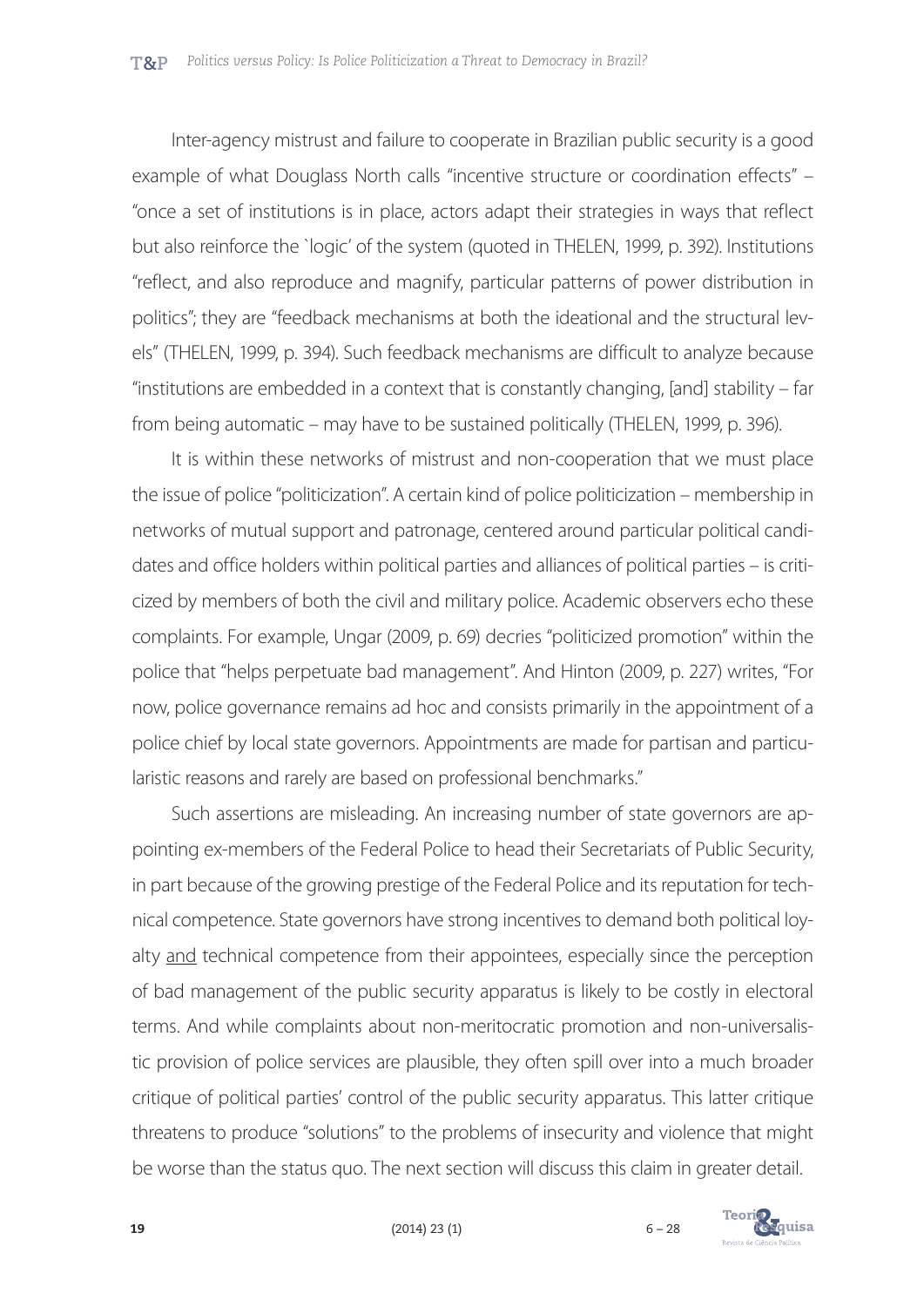### **III – Why "Politicization" is not Really the Problem**

If police "politicization" is defined narrowly, then its anti-democratic character becomes clear. For example, if police politicization is understood to mean the covert alliance between top police officials with elected officials and owners of businesses – as on the board of a private security company - then it seems plausible that those police officials will substitute narrow private interests for a broader, more public interest in the exercise of their duties. Similarly, if police politicization includes the practice of police officers working second jobs for private businesses, or of police officials raising money from people in their districts to use for their campaigns for elected office without declaring those contributions to the electoral authorities, then the problem it poses for broadly-based, legitimately-implemented public security policy is apparent. They are anti-democratic because they inhibit the formulation and implementation of policy for the benefit of the majority, and cloak the manipulation of power for private interests behind a democratic façade.

However, all of the examples given above are illegal in Brazil. In fact, the arguments about police politicization are often made in a much broader fashion to include any political interference with the technical business of policing. It is these argument that are more difficult to accept, and at least potentially problematic.

For example, while the complaint by the police that their promotions and deployment are subject to illegitimate political interference has some merit, it obscures an important point. This complaint stems in part from the envy of the police for other professionals in the criminal justice system with whom they have to deal, especially judges and prosecutors. Both judges and prosecutors have more status and are paid much more than the police, and enjoy irremovability – they cannot be arbitrarily transferred by elected officials. As members of the judiciary (in the judges' case) and a "fourth branch" of the state (in the case of the prosecutors, members of the Public Ministry), these professionals are not subject to the kinds of direct political pressures that the police encounter.

The police, for their part, are members of the executive branch. Their ability to successfully enact reforms depends in great measure on the perceived legitimacy of their actions, and so it is entirely appropriate that they are ultimately subject to some political

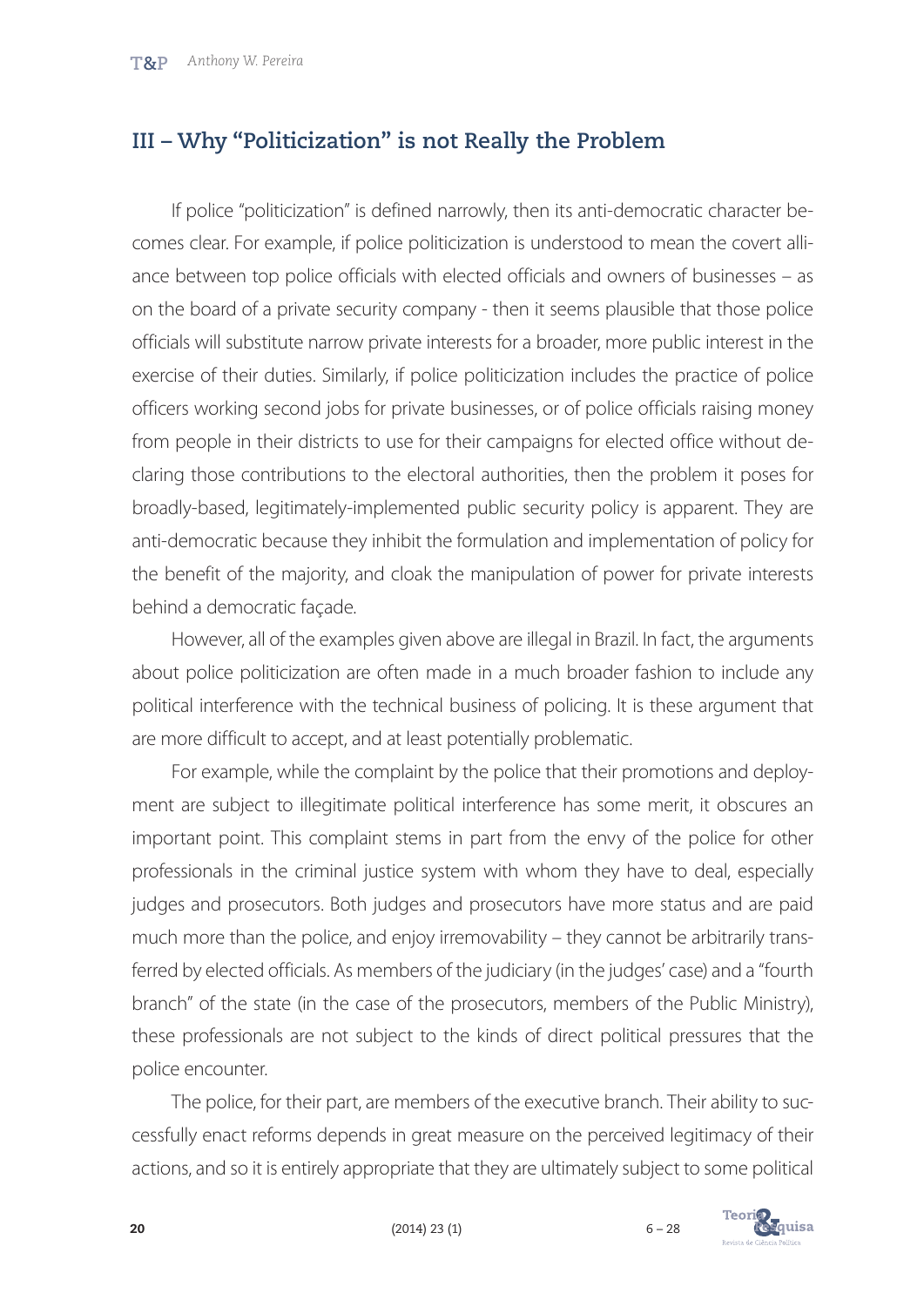control. Policing is at bottom a political, rather than a purely technical, activity, as the etymology of police and politics shows (both words spring from the Greek root *polis*, or city). The precise manner in which the police are subject to political control varies across political systems, but there is no evidence that a system that maximizes insulation from party politics (such as the British system of police authorities, recently abolished, which appointed chief constables and were made up of appointed representatives of different political parties) is inherently more legitimate – or efficient – than one that puts the police directly under the control of an elected official such as a mayor (as in U.S. cities). Because enhanced legitimacy is a major goal of many public security reforms, the conformity of such arrangements to popular conceptions of good governance will determine their relevance to any given situation. Arguments that posit the universal superiority of abstract institutional designs are not persuasive when it comes to the implementation of policies – such as those in public security - that are heavily dependent on popular support and cooperation.

Examination of apparently successful public security reforms reveals the importance of electoral politics to their formulation and implementation. The much-touted "zero tolerance" policies of the New York Police Department in the 1990s, which many Latin American public security officials claimed to emulate, were partly an outcome of Mayor Rudy Giuliani's political ambitions. (Giuliani was Mayor of New York City from 1994 to 2001). In fact, Giuliani eventually fired the main architect of the reforms, Police Commissioner William Bratton, when Bratton threatened to garner more attention and credit for the policies than Giuliani himself. In Giuliani's run for president in 2008, he attempted to use his public security record as mayor to attract voters.

Perhaps more relevant to Brazil is the case of Bogotá, Colombia. In Bogotá, Colombia, the homicide rate fell from around 80 per 100,000 in 1993 to 21 in 2004. Some analysts attribute this drop to an integrated municipal program that included public health interventions, the reclaiming of public space, criminal justice reform, the improvement of crime and violence information systems, control of public alcohol consumption, and assistance to "at-risk" youth (SOARES; NARITOMI, 2007, p. 23). Another aspect of the reforms was the creation of local security fronts involving members of the community and the police (MONCADA, 2009). Key to implementing the program was Antanas Mockus, mayor of Bogotá in 1995-1996 and again in 2001-2003. Mockus ran unsuccessfully for

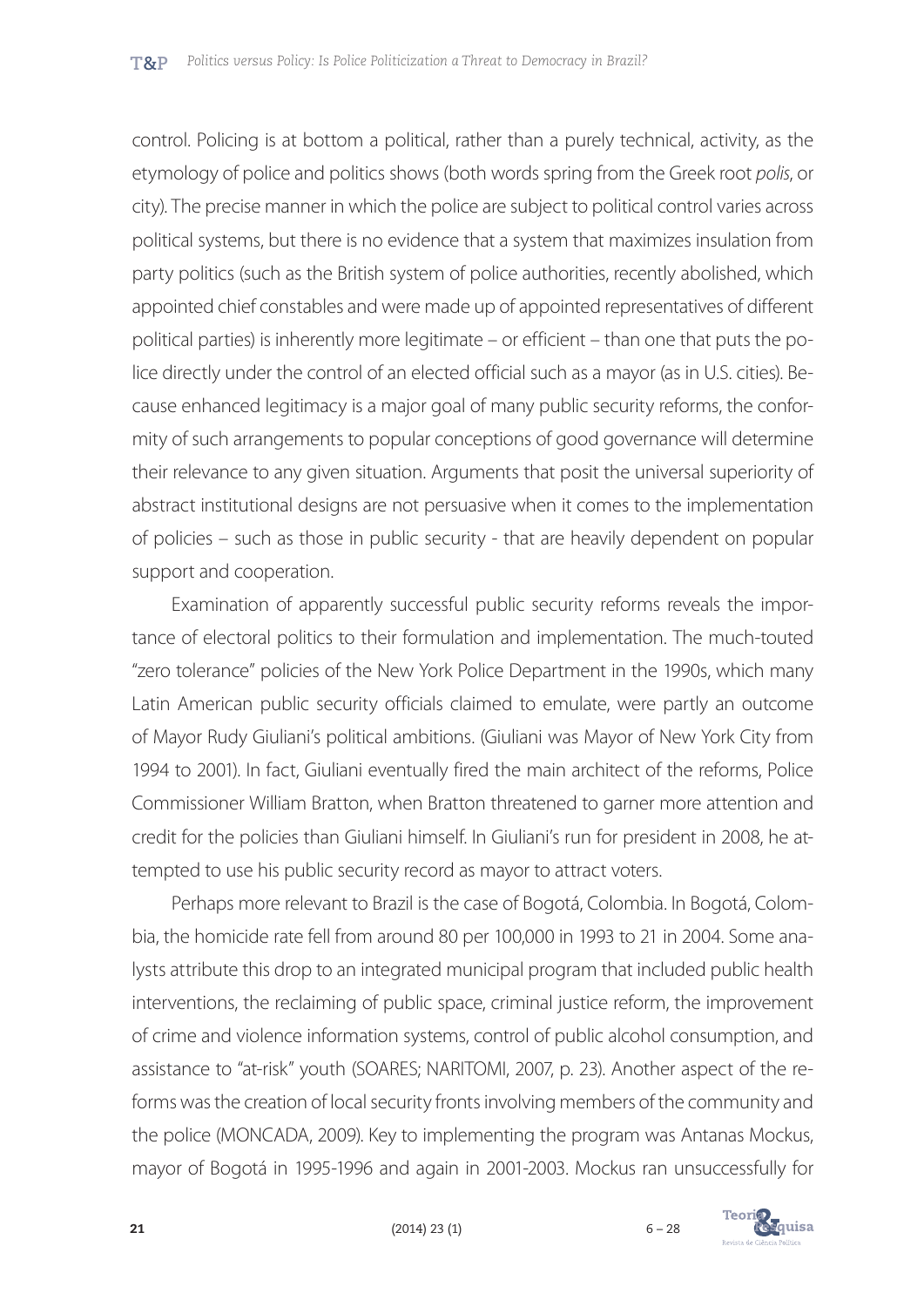the presidency in 1998, and his zeal for municipal reform seems to have been fuelled, at least in part, by his wider political ambitions (CABALLERO, 2004).

In Brazil, the link between the ambitions of elected officials and parties and successful public security reform can also be seen clearly. In Fortaleza, Ceará, for example, the municipal guards were expanded in the 2000s and transformed into an educative, preventive police force that works closely with the military police as a front-line public security organization. The reform was largely the work of the PC do B (Communist Party of Brazil) and PT (Workers' Party) mayors in office during that period. Similarly, intentional homicides in the city of São Paulo, Brazil fell by almost 70 percent from 1999 to 2006. Policies that had been previously introduced included dry-laws (the early closing of bars), voluntary disarmament initiatives, social programs, increased incarceration, and reforms in police organization and procedures (SOARES; NARITOMI, 2007, p. 23). These reforms were enacted by mayors from the PSDB (Social Democratic Party) and figured strongly in the PSDB's burnishing of its image as a responsible, serious contender for control of the Federal executive. Finally, reforms in Diadema, in the state of São Paulo, have been closely watched and partially emulated throughout Brazil, because (as in the city of São Paulo) they seemed to be at least partially responsible for a marked drop in homicides. The Diadama programs were the outgrowth of cooperation between the municipal government, controlled by the PT, civil society organizations, and the police.

All of these reforms involve movement from what North, Wallis, and Weingast (2009) would call "natural states" towards "open access societies". The core difference between these two types of societies is how they control violence. In natural states, "Access to violence is open to anyone strong enough and well-organized enough to use it. The natural state coordinates these individuals and groups through an interlocking set of rent-creating arrangements that limit access throughout the rest of society" (NORTH; WALLIS; WEINGAST, 2009, p. 121). The political management of violence is based on "the manipulation of economic privileges" (NORTH; WALLIS; WEINGAST, 2009, p. 122). Open access societies, in contrast, (despite the label) limit access to the means of coercion, and thus violence, more strictly, and base the management of violence on impersonal rules and organizations. Formal institutions, including the judiciary, embody agreements about how and when violence can legitimately be used, and hem in specialized military and police forces. These institutions and agreements regulate the formal authority

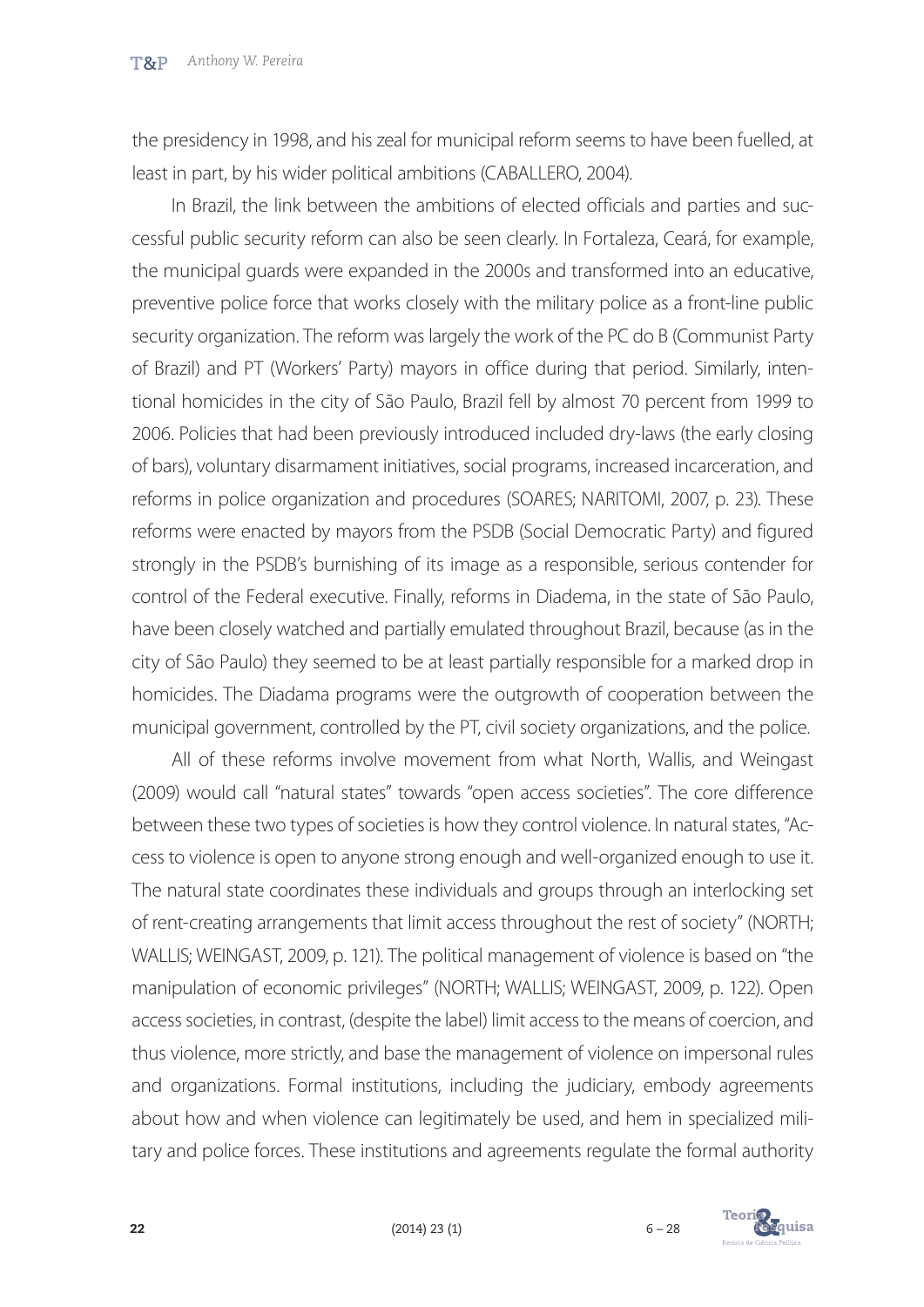granted to the military and police to intervene in private interactions. According to North and his collaborators, "The resulting rules governing the use of violence in open access orders must be impersonal; that is, the agreements must be independent of the identity of the individual member of the military or police force and, equally important, independent of the identity of the political officials. If the rules do not apply impersonally, the society is a natural state" (NORTH; WALLIS; WEINGAST, 2009, p. 121).

For North, Wallis, and Weingast, the transition from a natural state to an open access society involves the attainment of three conditions: the rule of law for elites; the recognition of "perpetually-lived organizations" (such as corporations) in the public and private spheres, and the "consolidated" control of the military (NORTH; WALLIS; WEIN-GAST, 2009, p. 151). This last condition, the most difficult to achieve in their judgment, means that "nonmilitary elite groups and organizations must be capable of disciplining the military force through nonmilitary means" (NORTH; WALLIS; WEINGAST, 2009, p. 170).

The idea of an open access society is clearly an ideal-type that real societies can only approximate. It seems commonplace and perhaps inevitable that public security policy, even when it is supported by a large majority, will still exclude and repress minorities in the population. Nevertheless, progress towards what Rothstein (1998, p. 26) calls "universal" policies marked by "uniform, standardized solutions" is possible. However, the important point to make in this context is that the deployment of an "apolitical", legal-rational bureaucracy is not the only, or indeed the best, way to implement such policies (ROTHSTEIN, 1998, p. 108-115). As Rothstein shows, the Swedish welfare state, based heavily on universal policies, was implemented in a variety of ways, and was created by successive governments of a specific party, the Social Democrats.

Rather than decry party "politicization" in public security, what we need is a better understanding of the mechanisms by which party competition stimulates the enactment of more universal, "open access" types of public security policy, and when it produces results that push in the opposite direction. The theoretical literature is mixed, and there seems to be no a priori reason to assume that party competition necessarily will – or will not - produce better public security policy. Two recent pieces of work provide some promising insights in this regard. Reames (2005, p. 35) suggests that successful police reform in Brazil depends primarily on "civil society networks, the existence of political entrepreneurs, and the strategies used" rather than high levels of socioeconomic

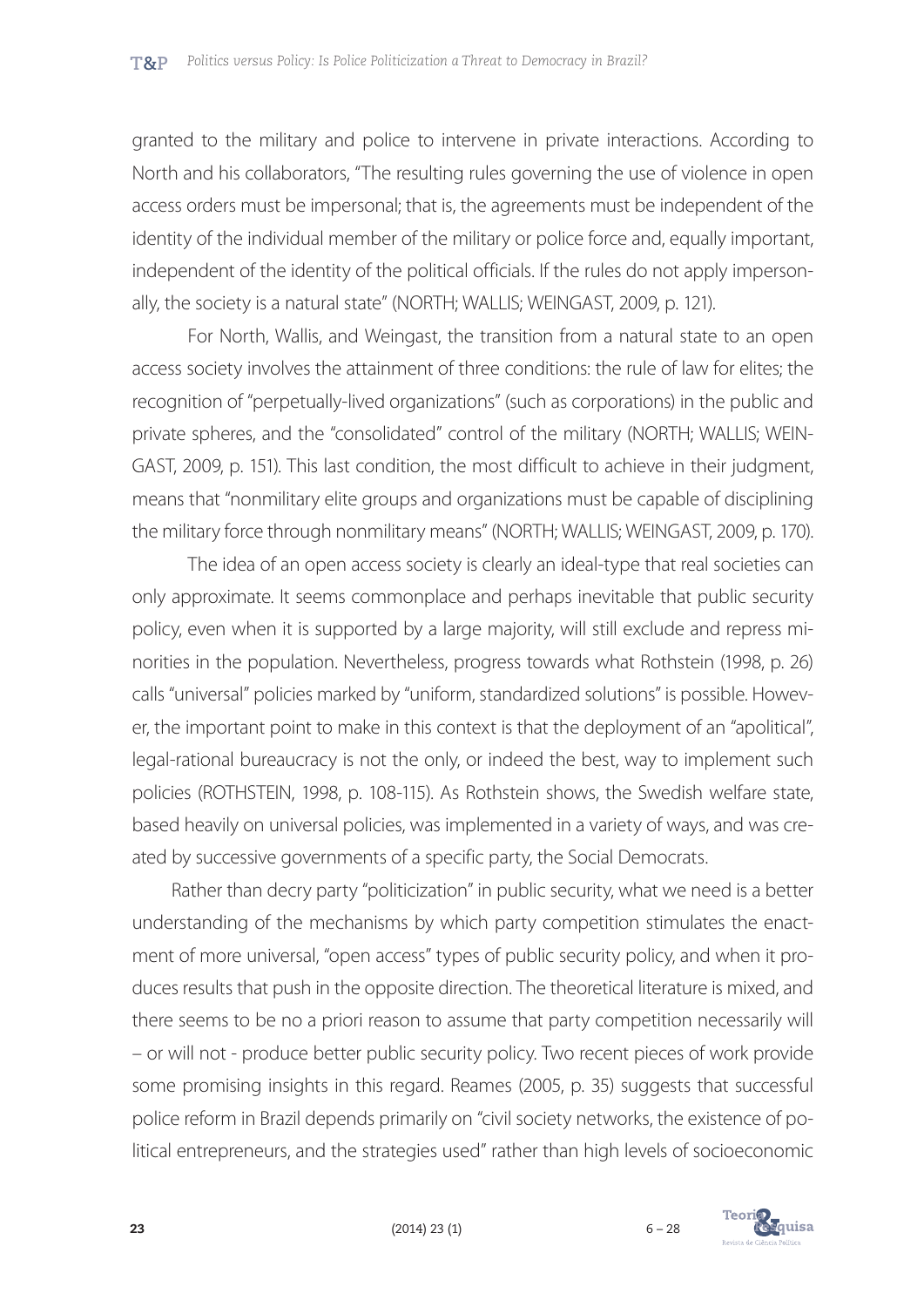development or proximity to other states where reforms have been successful. In a similar vein, Gutiérrez-Sanin, Acevedo, Viatela, and Plata (2009, p. 1) attempt to explain the failure, in Colombia from 1930 to 1946, of police "statization" (defined as "the ability of the state to provide security through a set of increasingly bureaucratized agencies placed in a chain of command and thus a) not obeying directly private agents, and taking only explicitly and formally regulated private security demands; [and] b) acting according to relatively universal (formal, bureaucratic) principles". In a fascinating paper, they show how party competition between Liberals and Conservatives turned both parties against statization; statization "impaired the capacity of the subnational caucuses to mobilize people against adversaries, including inter-party ones…the police continued to be a crucial instrument for political competition, and the regions would not allow easily the center to take control of them" (GUTIÉRREZ-SANIN; ACEVEDO; VIATELA; PLATA, 2009, p. 26-27).

The Colombian example of party competition reinforcing non-universalistic policing helps explain why anti-political solutions to the public security dilemma can be so tempting to so many. An example of this in Brazil is the popular film *Tropa de Elite* (2007) and the book on which it is based, *Elite da Tropa* (SOARES; BATISTA; PIMENTEL, 2005). Two of the book's authors had been members of the BOPE (*Batalhão de Operações Policiais Especiais*, Police Special Operations Battalion), a special unit of the military police of Rio de Janeiro. (At the time of the book's publication, one author was an ex-member of BOPE, while the other was still in the corporation.) In the film, middle-class university students working for NGOs in favelas are depicted as witless pawns of drug traffickers. In the book, Rio's Governor and Secretary of Public Security are depicted as duplicitous hypocrites, eager to deploy violence in the favelas, but just as ardent in denying any responsibility for the carnage that their own orders produce. The message seems to be that politics, in various forms, is interfering with the self-sacrificing heroes in the BOPE, who stand between ordinary citizens and the drug traffickers. The BOPE, however, has a military orientation towards crime – its personnel are trained to fight a war, and the battalion's emblem is a human skull penetrated by a knife. A more graphic symbol of the dangers of an anti-political orientation towards public security can hardly be imagined.

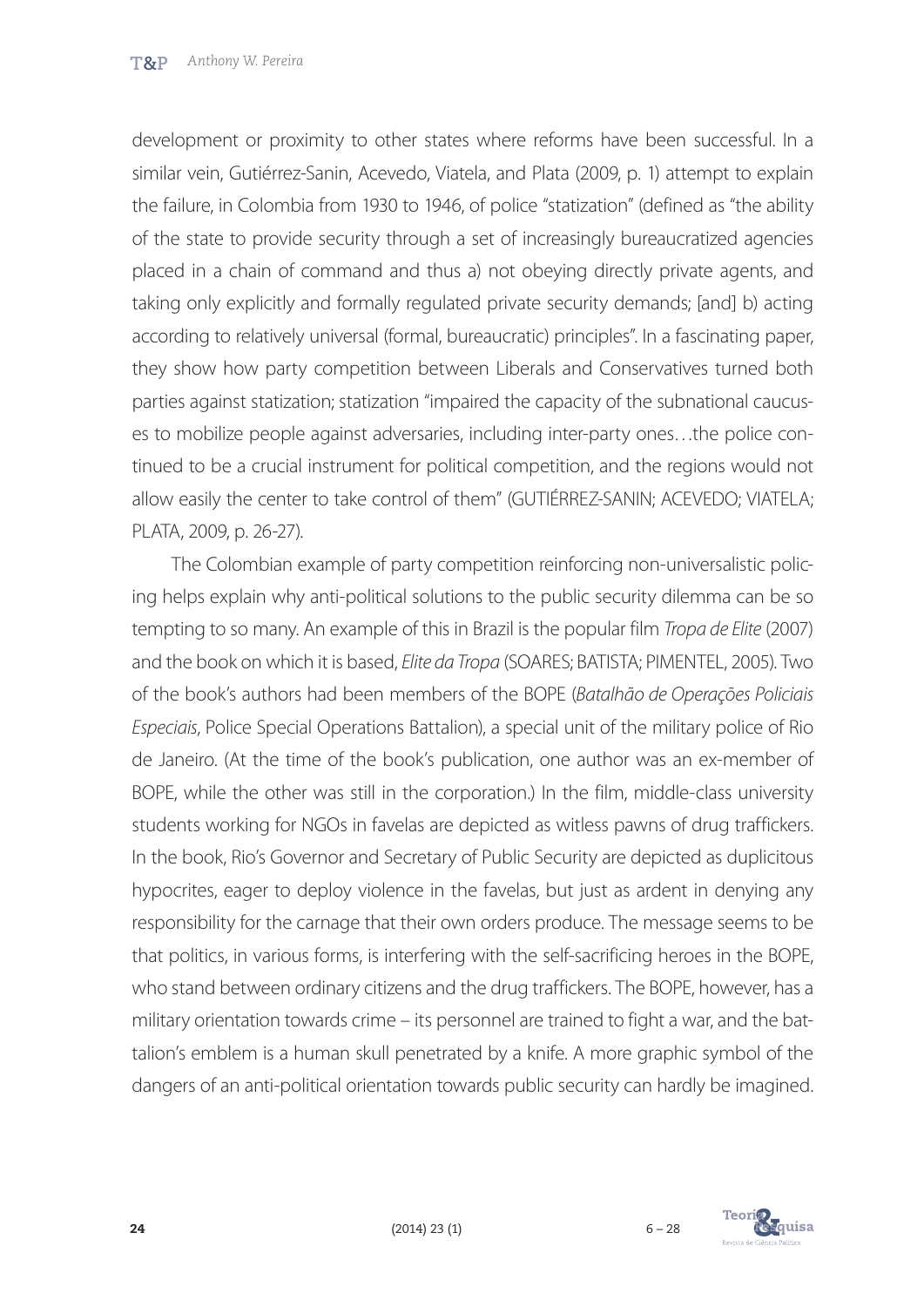## **Conclusion**

This article questions the relationship between the police and democracy, and asks how we can explain the results of the bewildering varieties of police reform that have been attempted in Brazil during the last fifteen years. The arguments made here are largely negative, refuting or at least refining an inference that can be found in the literature on policing. This is the idea that the main problem of public security in Brazil is the "politicization" of the police. The politicization thesis is correct in the narrow sense that political considerations are too dominant in some instances of police management. This article contains examples that show the extent to which this criticism is valid. But in a more profound sense the politicization argument is misleading, because it implies that the police should be insulated from democratic majorities in order to more effectively protect minority rights. However, as this article has shown, many successful reforms have been led by elected politicians and political parties for electoral reasons. Rather than invalidate them, the party political direction of the reforms helped to make them successful. The problem is not party political competition per se, but forms of party political competition that block innovation and reform. We still don't know enough about what these are, and how they differ from forms of party political competition that are conducive to the democratization and increased efficiency of the police.

#### **References**

Agamben, Giorgio (2005) *State of Exception*. Chicago: University of Chicago Press.

- Avritzer, Leonardo (2002) *Democracy and the Public Sphere in Latin America*. Princeton: Princeton University Press.
- Avritzer, Leonardo (2009) *Participatory Institutions in Democratic Brazil*. Washington D.C.: unpublished manuscript, Woodrow Wilson Center.
- Bacevich, Andrew (2008) *The Limits of Power: The End of American Exceptionalism*. New York: Metropolitan Books.
- Bicudo, Hélio (1994) *Violência: O Brasil Cruel e Sem Maquiagem*. São Paulo: Editora Moderna.
- Bowman, Kirk (2002) *Militarization, Democracy, and Development: The Perils of Praetorianism in Latin America* (University Park, PA: Pennsylvania State University Press).

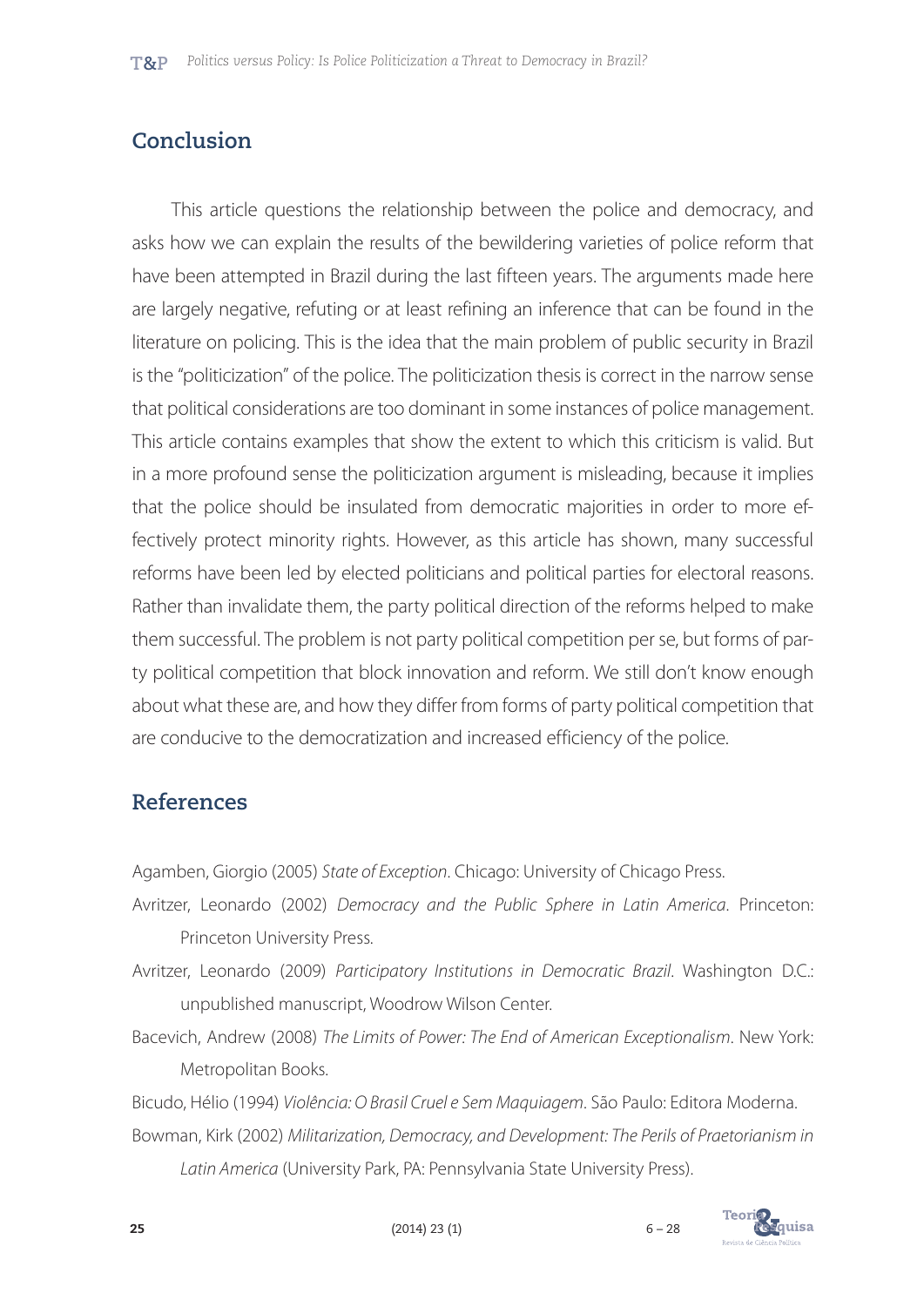- Caballero, Marina Cristina (2004) "Academic turns city into a social experiment" in *Harvard Gazette* March 11, accessed online on 1 September 2009 at http://www.news.harvard. edu/gazette/2004/03.11?01-mockus.html
- Centeno, Miguel (2002) *Blood and Debt: War and the Nation-State in Latin America*. University Park: Pennsylvania State University Press.
- Chevigny, Paul (1995) Edge of the Knife: Police Violence in the Americas. New York: The New Press.
- Consortio Iberoamericano de Investigacion de Mercados y Asesoriamento (2009), "Accountability Amongst Brazil's Police" in Latin American Thought at http://latamt hought.org/2009/03/24/accountability-amongst-brazils-police accessed on 24 August 2009.
- Cruz, José Miguel (2009) "Police Abuse in Latin America" in *AmericasBarometer Insights*, Number 11, p. 1.
- Davis, Diane (2006) "Undermining the Rule of Law: Democratisation and the Dark Side of Police Reform in Mexico" in *Latin American Politics and Society*, Volume 48, Number 1, Spring, pp. 55-86.
- Gutiérrez-Sanin, Francisco, Tatiana Acevedo, Juan Manuel Viatela, and Camilo Plata (2009) *Police and State during the Liberal Republic (Colombia: 1930-1946)*. Bogotá: unpublished paper, Instituto de Estudios Políticos y Relaciones Internacionales, Universidad Nacional de Colombia.
- Hinton, Mercedes (2009) "Police and State Reform in Brazil: Bad apple or Rotten Barrel?" in Mercedes Hinton and Tim Newburn, eds. *Policing Developing Democracies*. London: Routledge.
- Hinton, Mercedes (2006) *The State on the Streets: Police and Politics in Argentina and Brazil*. Boulder: Lynne Rienner.
- Hirschl, Ran (2000) "The Political Origins of Judicial Empowerment through Constitutionalization: Lessons from Four Constitutional Revolutions" in *Law and Social Inquiry*, Volume 25, Number 1, Winter, pp. 91-149.
- Hite, Katherine and Cesarini, Paola (2004) *Authoritarian Legacies and Democracy in Latin America and Southern Europe*. Notre Dame, IN: University of Notre Dame Press.
- Holloway, Thomas (1993) *Policing Rio: Repression and Resistance in a Nineteenth-Century City*. Stanford: Stanford University Press.

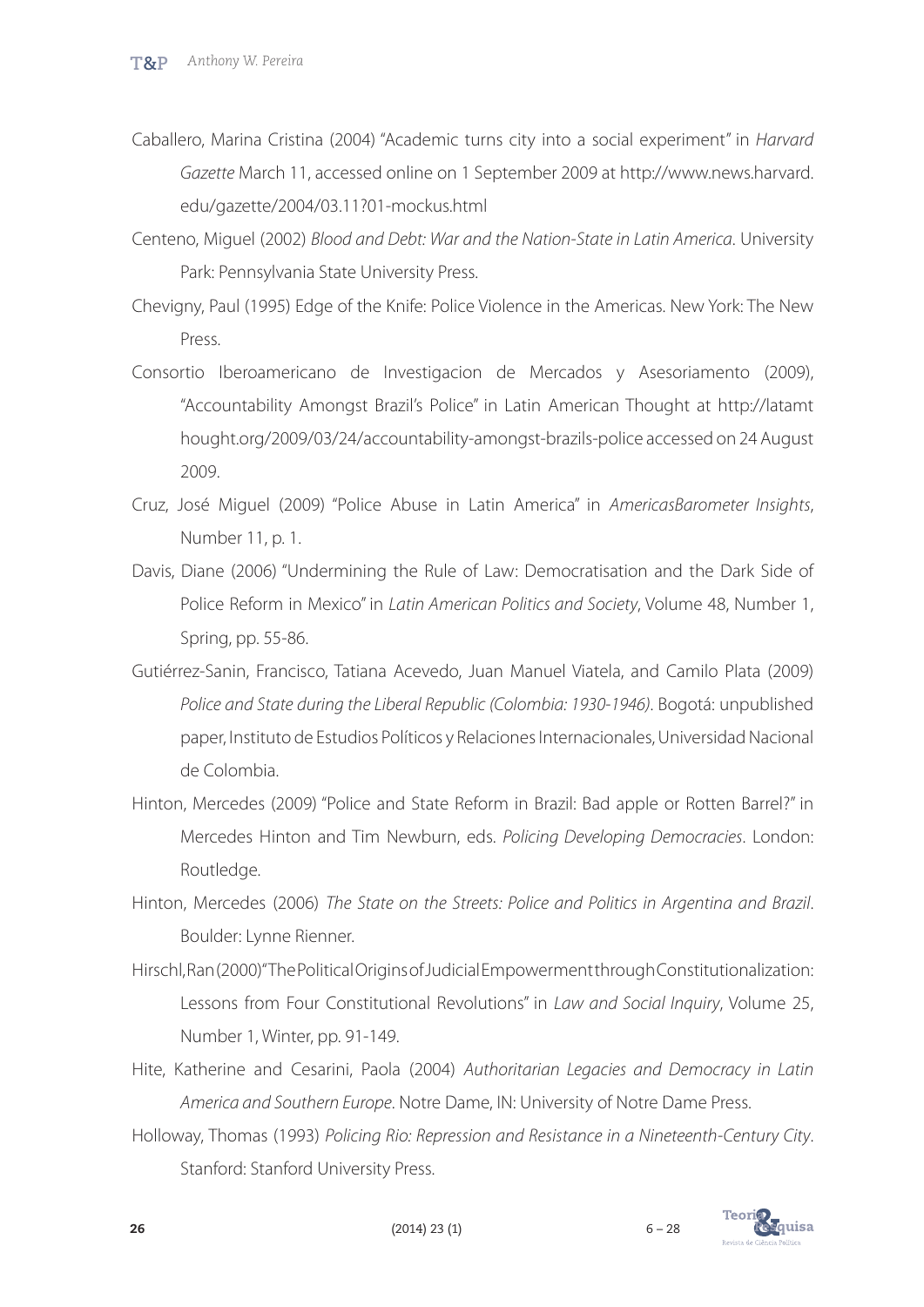- Holston, James (2008) *Insurgent Citizenship: Disjunctions of Democracy and Modernity in Brazil*. Princeton: Princeton University Press.
- Huggins, Martha (1998) *Political Policing: The U.S. and Latin America*. Durham: Duke University Press.
- Kruijt, Dirk (2009) *Civil and uncivil actors in the Latin American urban domain*. Potsdam: Paper prepared for presentation at the ECPR General Conference, 12 September 2009.
- Macaulay, Fiona (2007) "Knowledge Production, Framing and Criminal Justice Reform in Latin America" in *Journal of Latin American Studies*, Volume 39, 2007, pp. 627-651.
- Macaulay, Fiona (2002) *Problems of Police Oversight in Brazil*. Oxford: University of Oxford Centre for Brazilian Studies, Working Paper 33-02.
- Mann, Michael (1993) *The Sources of Social Power, Volume II: The rise of classes and nation-states, 1760-1914*. Cambridge: Cambridge University Press.
- Moncada, Eduardo (2009) "Towards Democratic Policing in Colombia?: Institutional Accountability through Lateral Reform" in *Comparative Politics*, July.
- North, Douglass, John Wallis and Barry Weingast (2009) *Violence and Social Orders: A Conceptual Framework for Interpreting Recorded Human History*. Cambridge: Cambridge University Press.
- O'Donnell, Guillermo. Teoria democrática e política comparada. Dados [online]. 1999, vol.42, n.4 [cited 2012-07-18], pp. 655-690 . Available from: <http://www.scielo.br/scielo. php?script=sci\_arttext&pid=S0011-52581999000400001&lng=en&nrm=iso>. ISSN 0011-5258. http://dx.doi.org/10.1590/S0011-52581999000400001.
- O'Donnell, Guillermo, Jorge Vargas Cullel, and Osvaldo Iazzetta, eds. (2004) *The Quality of Democracy: Theory and Applications*. Notre Dame: Notre Dame University Press.
- Pinheiro, Paulo Sérgio (1991) *Estratégias da Ilusão: A Revolução Mundial e o Brasil 1922-1935*. São Paulo: Companhia das Letras.
- Reames, Benjamin (2005) *Democratic Police in Brazil? Civil Society Repertoires and Decentralized Reforms*. New York: unpublished manuscript.
- Rothstein, Bo (1998) *Just Institutions Matter: The Moral and Political Logic of the Universal Welfare State*. Cambridge: Cambridge University Press.
- Rothstein, Bo (2005) Social Traps and the Problem of Trust. Cambridge: Cambridge University Press.